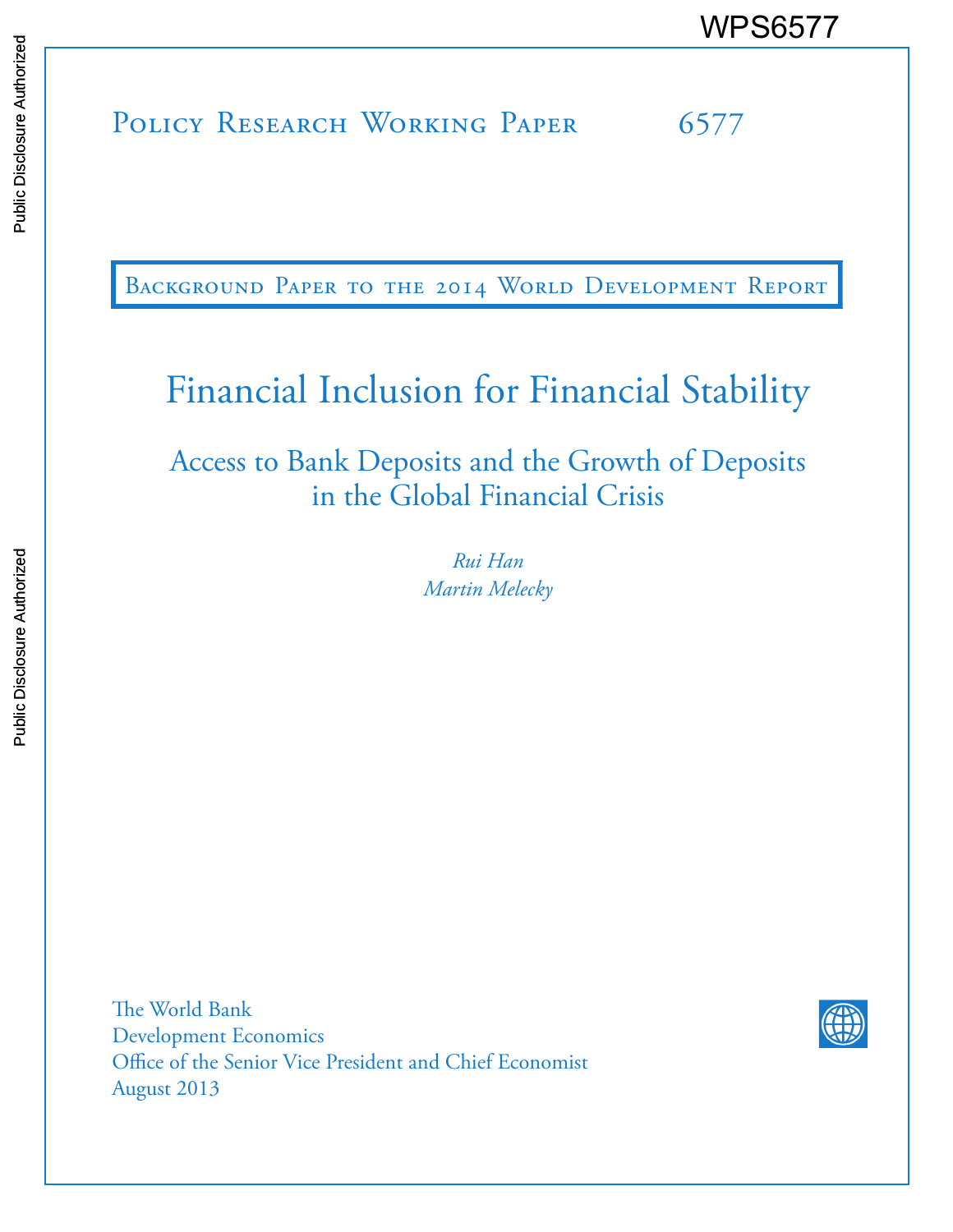#### POLICY RESEARCH WORKING PAPER 6577

#### **Abstract**

In crisis times, depositors get anxious, can run on banks, and withdraw their deposits. Correlated withdrawals of bank deposits could be mitigated if bank deposits are more diversified, that is, held by more individuals. This paper examines the link between the broader access to bank deposits prior to the 2008 crisis and the dynamics of bank deposit growth during the crisis, while controlling for relevant covariates. Employing proxies

for access to deposits and the use of bank deposits, the authors find that greater access to bank deposits can make the deposit funding base of banks more resilient in times of financial stress. Policy efforts to enhance financial stability should thus not only focus on macroprudential regulation, but also recognize the positive effect of broader access to bank deposits on financial stability.

This paper—prepared as a background paper to the World Bank's *World Development Report 2014: Risk and Opportunity: Managing Risk for Development*—is a product of the Development Economics Vice Presidency. The views expressed in this paper are those of the authors and do not reflect the views of the World Bank or its affiliated organizations. Policy Research Working Papers are also posted on the Web at http://econ.worldbank.org. The authors may be contacted at mmelecky@ worldbank.org and rhan@worldbank.org.

*The Policy Research Working Paper Series disseminates the findings of work in progress to encourage the exchange of ideas about development*  issues. An objective of the series is to get the findings out quickly, even if the presentations are less than fully polished. The papers carry the *names of the authors and should be cited accordingly. The findings, interpretations, and conclusions expressed in this paper are entirely those of the authors. They do not necessarily represent the views of the International Bank for Reconstruction and Development/World Bank and its affiliated organizations, or those of the Executive Directors of the World Bank or the governments they represent.*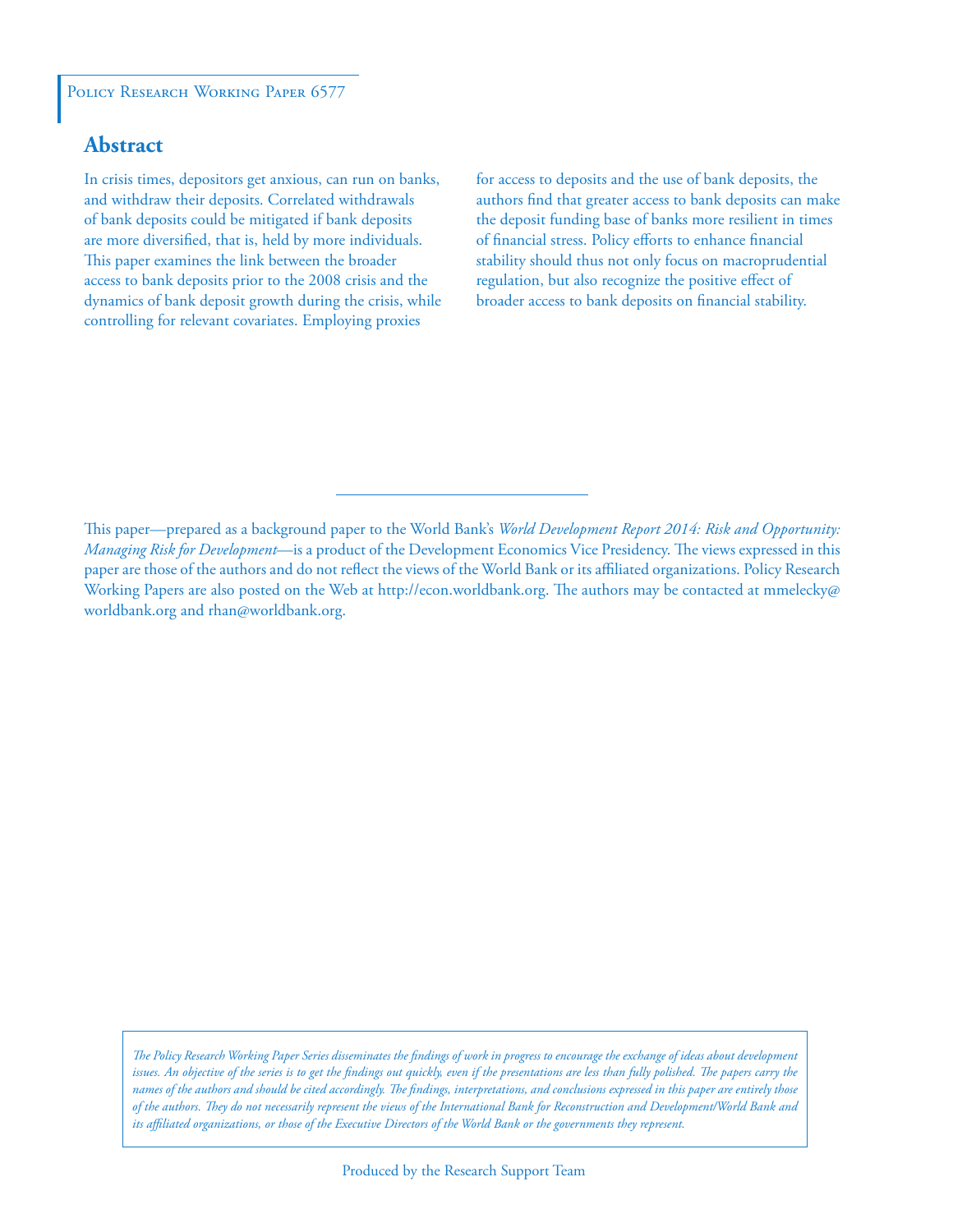# **Financial Inclusion for Financial Stability:**  *Access to Bank Deposits and the Growth of Deposits in the Global Financial Crisis\**

Rui Han *World Bank*  Martin Melecky<sup>#</sup> *World Bank* 

**Keywords**: Access to Deposits, Bank Deposit Withdrawals, Banking Sector Resilience, Global Financial Crisis.

**JEL Classification**: G21, G01, G28, G32.

l

We thank Thorsten Beck, Inci Otker-Robe, Johannes Breckenfelder, and the participants of the IFABS 5th Conference on "The Search for Financial Stability: Models, Policies and Prospects", and the 2013 International Risk Management Conference on "Enduring Financial Stability: Contemporary Challenges in Risk Management and Corporate Governance" for helpful comments and suggestions on earlier drafts of the paper. The views expressed in this paper are those of the authors and do not reflect the views of the World Bank or its affiliated organizations.

<sup>#</sup> corresponding author, email: mmelecky@worldbank.org.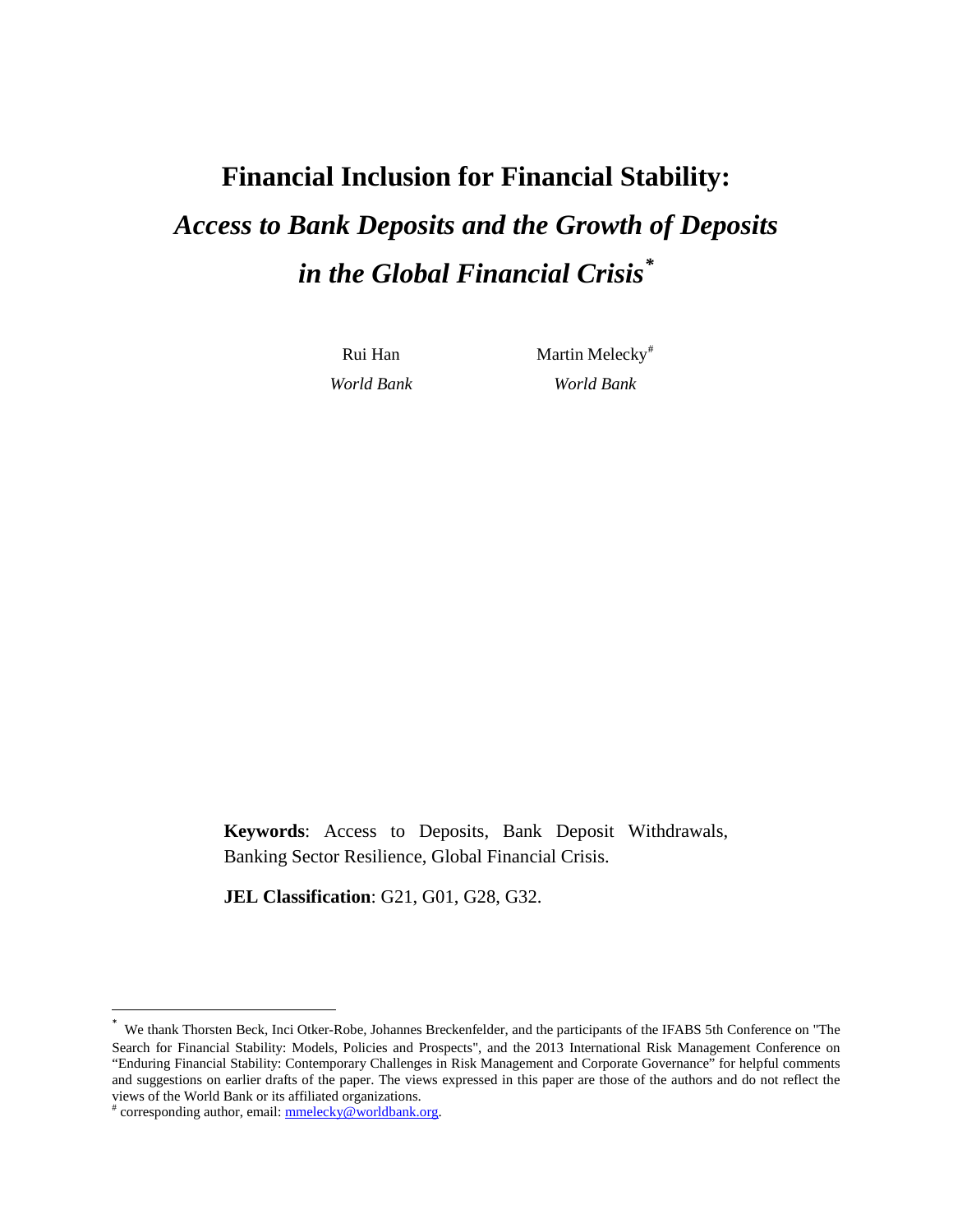#### **1. Introduction**

 $\overline{\phantom{a}}$ 

Private decisions in finance confront tradeoffs, most notably that of risk and return. Policy decision making in the area of financial development is faced with similar tradeoffs, notably that between financial development and financial stability.<sup>[1](#page-3-0)</sup> However, not only tradeoffs exist in financial policy making. While prudential limits exist in extending access to credit, because not everyone is creditworthy or can handle credit responsibly—as we have learned most recently from the global financial crisis—a prudential limit may not exist for advancing access to deposits or insurance (Cull et al., 2012). Hence, synergies can also be found and exploited. Financial policy reforms may thus focus on synergies first, i.e. advancing financial development and improving financial sector resilience at the same time. We study one such possible synergy in this paper; namely, the positive effect that greater financial inclusion in deposits can have on greater reliability of bank deposit funding in times of stress.

From 2006 to 2009, growth of bank deposits dropped by over 12 percentage points globally. The most affected by the 2008 global crisis were upper middle income countries that experienced a drop of 15 percentage points on average. Individual countries such as Azerbaijan, Botswana, Iceland, and Montenegro switched from deposit growth of 58 percent, 31 percent, 57 percent, and 94 percent in 2007 to deposit declines (or a complete stop in deposit growth) of -2 percent, 1 percent, -1 percent, -8 percent in 2009, respectively.

In times of financial stress or crises, depositors get anxious, can run on banks, and withdraw their deposits (Diamond and Dybvig, 1983; Shin, 2009). Large depositors are usually the first ones to run (Huang and Ratnovski, 2011). By the law of large numbers, correlated deposit withdrawals could be mitigated if bank deposits are more diversified. Greater diversification of deposits could be achieved by enabling a broader access to and use of bank deposits, i.e. involving a greater share of adult population in the use of bank deposits (financial inclusion). Based on this assumption, broader financial inclusion in bank deposits could significantly improve resilience of banking sector funding and thus overall financial stability (Cull et al., 2012).

This paper investigates the implications of a *broader* access to deposits for the *dynamics* of bank deposits during the global financial crisis. Namely, we analyze whether access to bank deposits by a larger share of a country's population can help explain differences in the drop of deposit growth over 2007-2010 across our sample of 95 countries. We also separately estimate the differences in the relationship between the drop in deposit growth and access to deposits for low-income (LIC), middle-income (MIC), and high-income (HIC) countries. The employed proxies for access to and use of deposits are based on Honohan (2008) and Demirguc-Kunt and

<span id="page-3-0"></span><sup>&</sup>lt;sup>1</sup> See for example the IMF-World Bank conference on Financial Deepening, Macro-Stability, and Growth in Developing Countries: [http://www.imf.org/external/np/seminars/eng/2012/spr/.](http://www.imf.org/external/np/seminars/eng/2012/spr/) Also, see Buncic and Melecky (2013) discuss equilibrium provision of credit to the real economy—that is not too much not too little credit—or Beck and De Jonghe (2013) who discuss the potential tradeoff between diversification of individual banks and diversity of banking systems.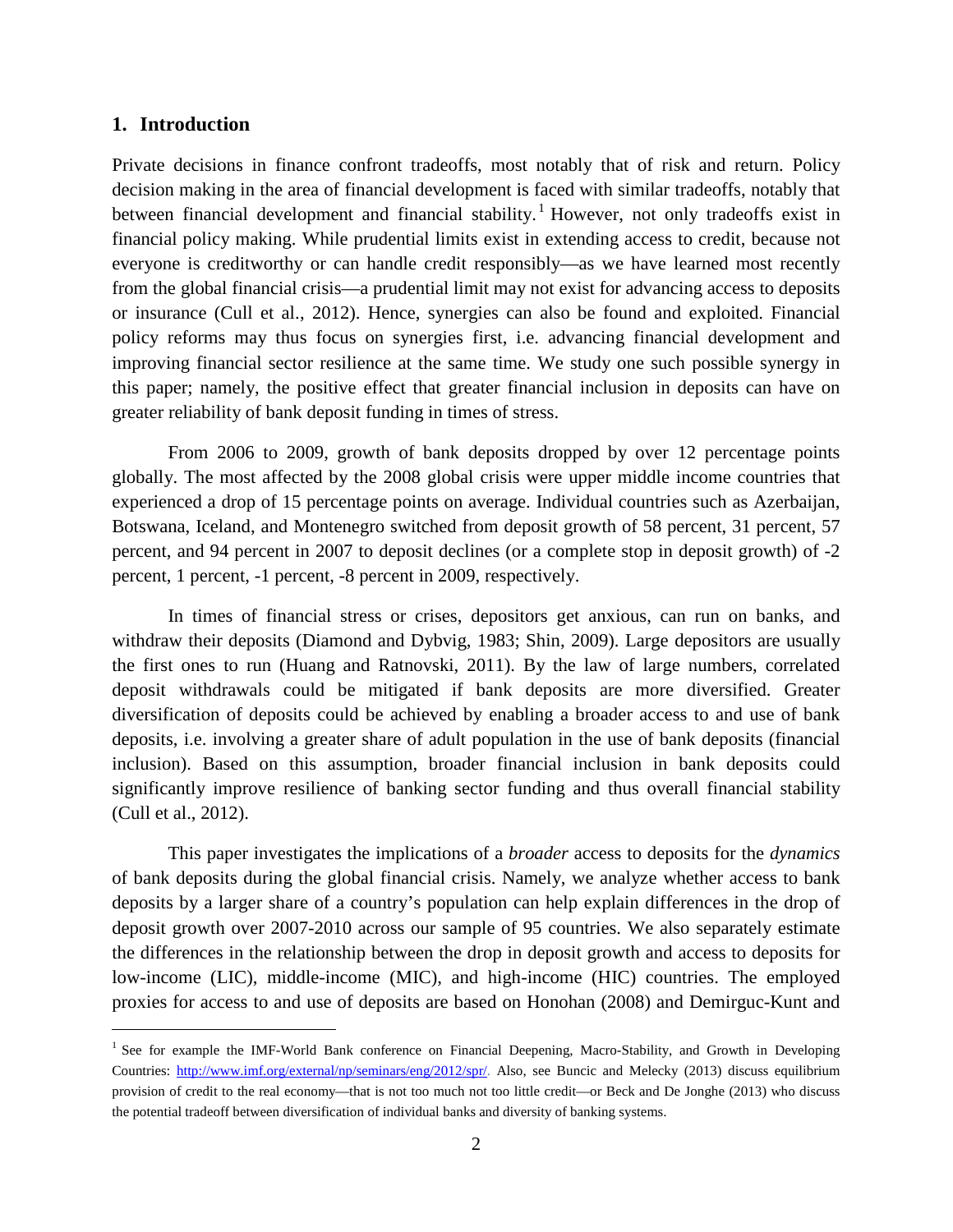Klapper (2012). In the regression analysis, we condition on relevant control variables including GNI per capita, growth in aggregate output, the population size, inflation, occurrence of a banking crisis, existence of explicit deposit insurance, a banking sector stability indicator, the banking sector liquidity position, banking sector concentration, the deposits to GDP ratio, the loan to deposit ratio, and capital account openness. We address the problem of potential endogeneity by the timing of the explanatory variables before or by 2008. When using the measure of financial inclusion in deposits of Demirguc-Kunt and Klapper (2012), we estimate the regression by the general method of moments (GMM), instrumenting the measure by the deposit access proxy of Honohan (2008). Moreover, we use *robust* regressions to gauge the impact of outliers on the estimation results.



**Figure 1: Broader Access to Bank Deposits Can Aid Financial Stability—Especially in Middle-Income Countries**

Source: Authors' calculation based on data from IMF, Honohan (2008), Laeven and Valencia (2012), FinStats, Global Financial Development Database and WDI.

Note: The figure depicts the vulnerability of bank deposit base of 59 middle-income countries conditional on per capita income, growth in aggregate output, bank z-score, loan to deposit ratio, occurrence of banking crisis, and implemented explicit deposit insurance. The Honohan (2008) composite measure of access to financial services is used as a proxy for access to bank deposits.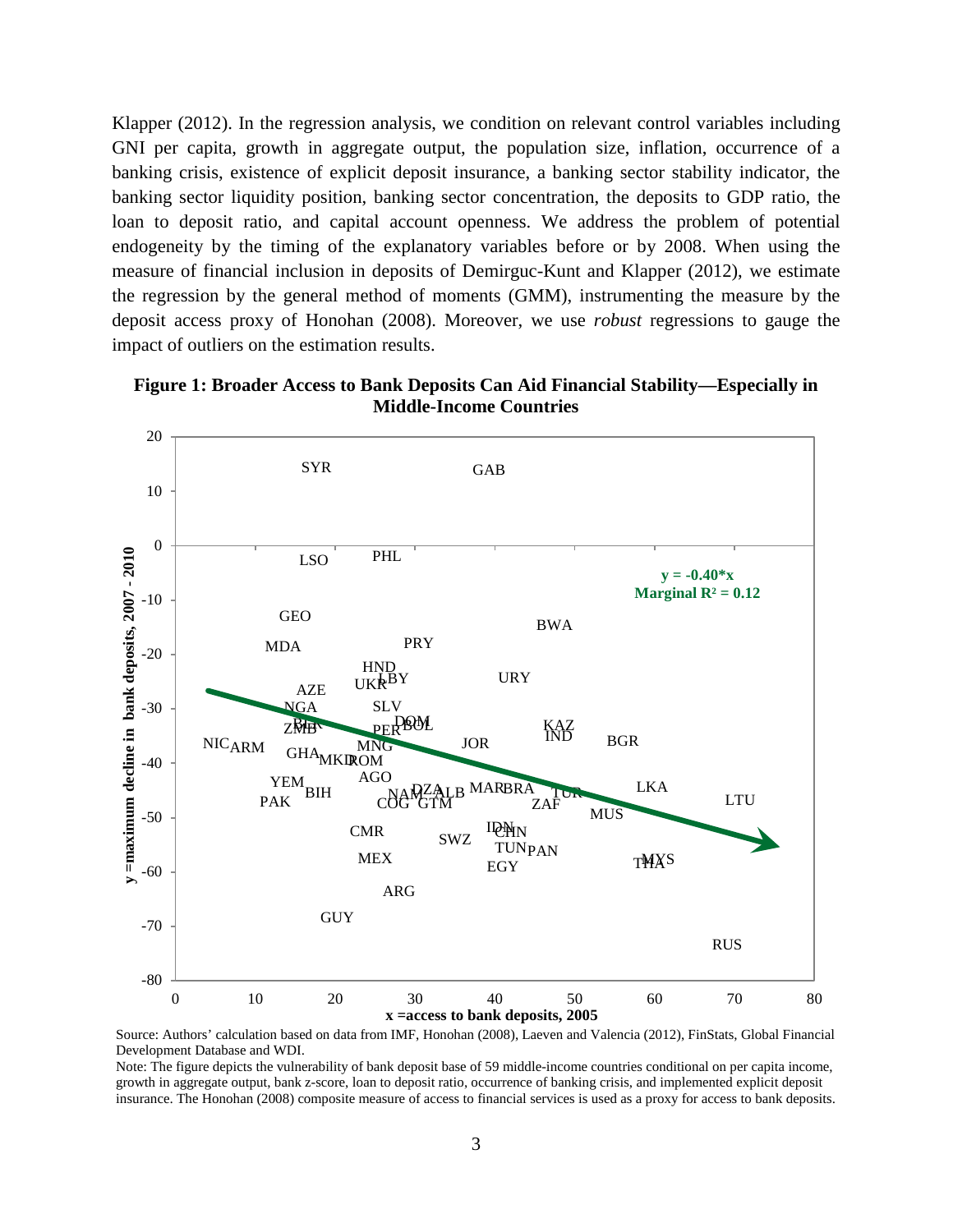We find that a broader access to and use of bank deposits can significantly mitigate bank deposit withdrawals or growth slowdowns in times of financial stress (Figure 1). While this finding holds for the entire sample of HICs, MICs, and LICs, it could be particularly strong in MICs, where a large share of population still lacks access to bank deposits, trust in banks is yet to be firmly established, and the integration in global financial flows is growing. In addition to the access and use of deposits, bank stability—measured by the aggregate z-score, and the dummy for the occurrence of banking crises are the most significant explanatory variables in our regressions. The results hold even when accounting for the possible leverage effects of outliers.

The main message is that countries should recognize that policies to promote a broader use of bank deposits could improve resilience of bank funding. Such policies can thus enhance overall financial stability and complement the mainstream macroprudential policies to foster stability of the financial system.

Our paper responds to an existing gap in the empirical literature linking greater access to deposits with greater financial (banking sector) stability. While the literature postulates that an inclusive financial sector will have a more diversified, stable retail deposit base that can increase systemic stability, empirical research confirming existence of such a relationship, especially at the level of the financial system, is largely absent in the literature (GPFI, 2012; Cull et al., 2012; Prasad, 2010).

At the individual and household level, savings support stability and, given their very large numbers, small savers potentially contribute to stability at the financial system level (Cull et al., 2012). Low income savers tend to maintain steady financial behavior through the business cycle. Hence, during crises, deposits from low income clients typically act as a continued source of funds even when other sources of bank financing dry up or become difficult to roll over. Small customers thus provide big opportunities to mobilize stable deposits (Khan, 2011). Greater financial inclusion, including access to savings, can also enhance financial stability indirectly, by providing individuals, households, and small firms with greater access to financial risk-managing tools. This greater access can enhance resilience and stability of the real economy and thus also the financial system that serves it (GPFI, 2012; Cull et al., 2012; Khan, 2011).

At the bank level, focusing on retail deposit generation can produce a more diversified and stable funding base that is less sensitive to changes in market interest rates and a bank's financial condition. In stress times, insured depositors have proven to be a bank's most reliable funding source and, therefore, play an integral role in mitigating liquidity risk (OCC, 2012). The global crisis demonstrated that stable retail sources of funding, in contrast with reliance on borrowed funds, can greatly enhance the soundness and resilience of financial institutions and reduce volatility of earnings (Khan, 2011). Diversified funding base of financial institutions has played a role in cushioning the impact of a global credit (wholesale funding) crunch on domestic financial intermediation (Hannig and Jansen, 2010).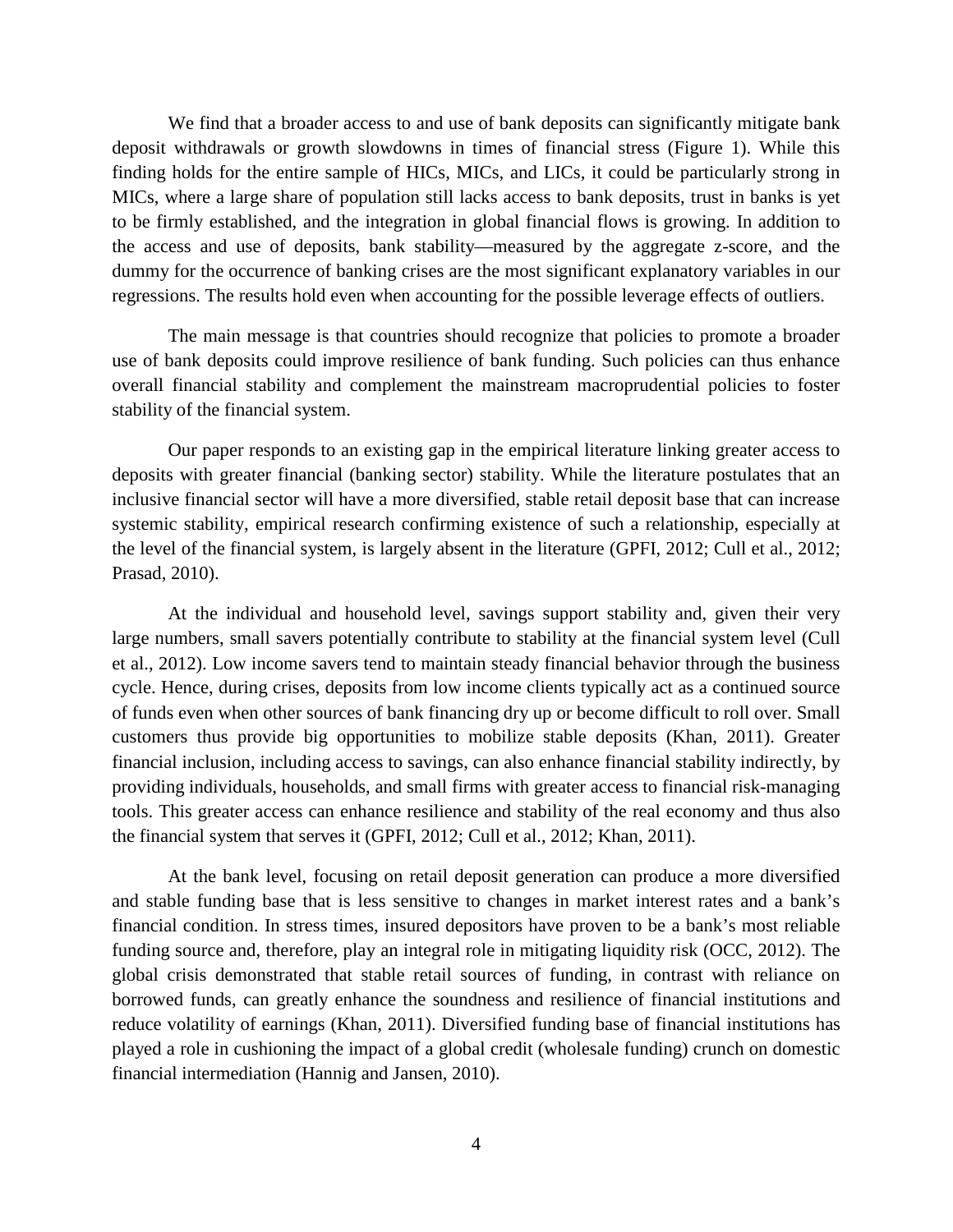At the country level, financial inclusion can boost efficiency of financial intermediation, through intermediation of greater amounts of domestic savings, and thus improve soundness of investment financing and investment cycles. Provided that quality financial infrastructure and competent supervision are implemented, such improvement will, in turn, produce both greater economic and financial stability (Prasad, 2010; Cull et al., 2012).

The paper proceeds as follows. Section two discusses some stylized facts. Section three explains the employed regression model and estimation approaches. Section four describes the data used for estimation of the regression model. Section five discusses the baseline regression results for the entire sample of 95 countries, along with a robustness analysis using the robust regression approach, and an alternative access to deposit proxy together with a GMM estimator. Section six presents and discusses differences in the model's estimates across HICs, MICs, and LICs, and reports related robustness tests. Section seven concludes and offers some policy implications.

#### **2. Some Stylized Facts**

In this section, we preview some stylized facts about the main variables of interest, i.e. bank deposit growth around the 2008 global financial crisis and access to bank deposits before the crisis. The preview motivates some choices that we make for our regression analysis, and further illustrates the extent of heterogeneity in deposit growth and access to deposits across country income groups.



**Figure 2: Global Growth of Bank Deposits During 2005-2010**

Source: Authors' calculation based on deposits data from IMF's FAS database. Note: This figure displays the year on year percentage growth rate of outstanding deposits of commercial banks in national currency calculated for 173 countries.

Consider the global growth in bank deposits first. Figure 2 shows that the median growth in bank deposit across countries dropped significantly from 2007 to 2009 by about 9 percentage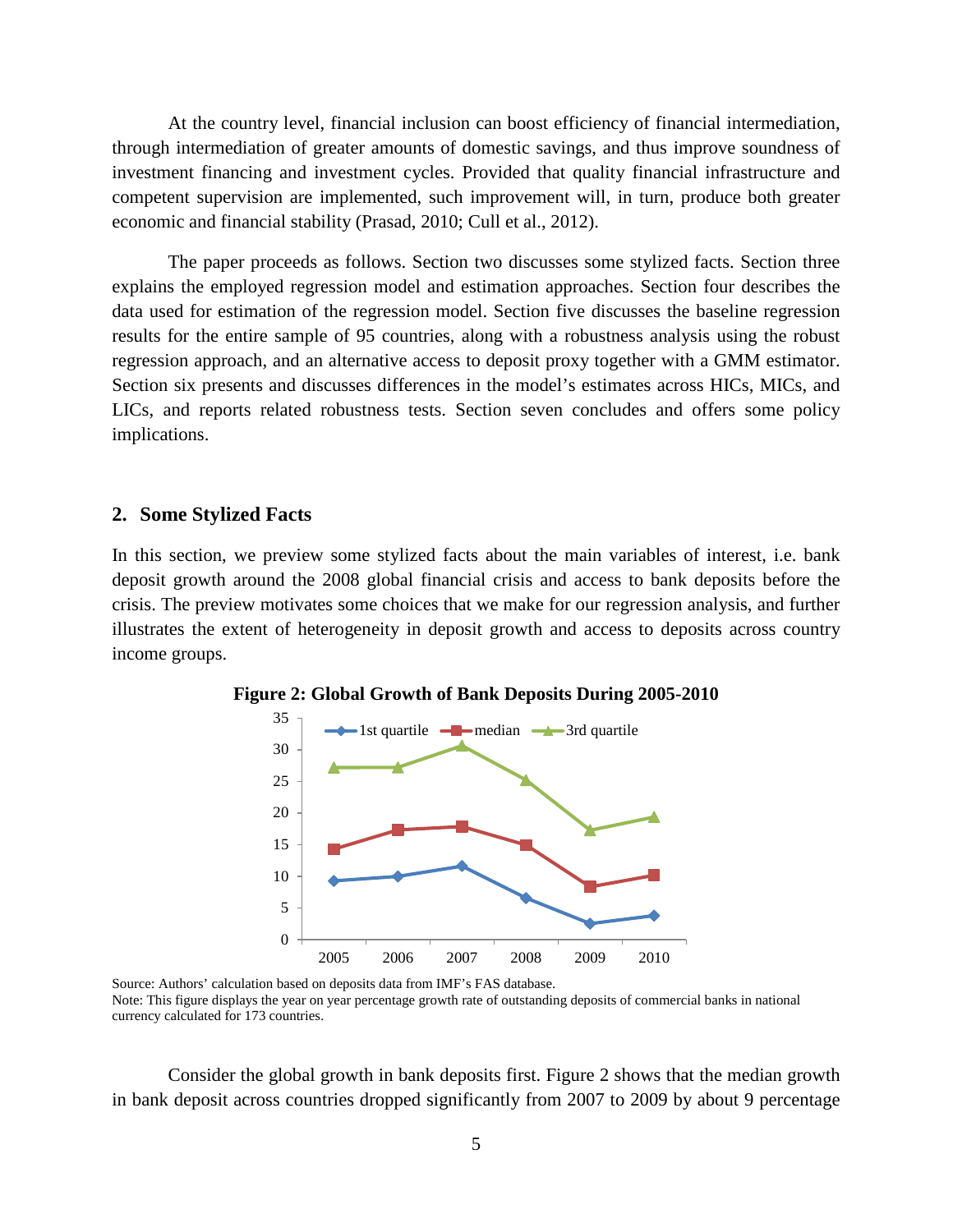points, and then recovered slightly in 2010. The drop in deposit growth was much more apparent among the countries with high growth of deposits prior to the 2008 crisis (13 percentage points; the  $3<sup>rd</sup>$  quartile) than for countries with lower pre-crisis deposit growth (9 percentage points; the 1<sup>st</sup> quartile). In addition, some countries, such as Azerbaijan, Botswana, Iceland, Moldova, and Montenegro transitioned from the  $75<sup>th</sup>$  percentile of countries with the fastest growing deposits to the  $25<sup>th</sup>$  percentile of countries with the slowest growing (dropping) deposits, generally experiencing deposit withdrawals in 2009 and thus much larger declines in deposit growth than other countries (60 p.p., 31 p.p., 59 p.p., 45 p.p., and 102 p.p., respectively).

The timing of the peak and trough of deposit growth around the 2008 financial crisis varies notably across countries. While the global average suggests that the peak of global deposit growth was in 2007, and the trough of global deposit growth was in 2009, there is a significant heterogeneity across countries regarding the year in which the peak and trough actually occurred. Figure 3 shows that although 67 countries experienced the peak of deposit growth in 2007, 55 countries experienced the peak in 2006, and 43 experienced it in 2008. Similarly, 2009 was the year of the lowest deposit growth for 83 countries, but other 52 countries experienced the lowest growth only in 2010. These observations lead us to concur that we need to allow for a country specific timing in calculation of the drop in deposit growth experienced by a given country around the 2008 global crisis. This variable will be our first main variable of interest and also our dependent variable in the regression analysis, later in the paper.







An interesting stylized fact to inspect at this point is the maximum drop in deposit growth across countries that have experienced and those that have not experienced a banking crisis around 2008. Figure 4 shows the calculated drops in deposit growth for different country groups (the details of this calculation are provided in section 4). When looking across all countries (the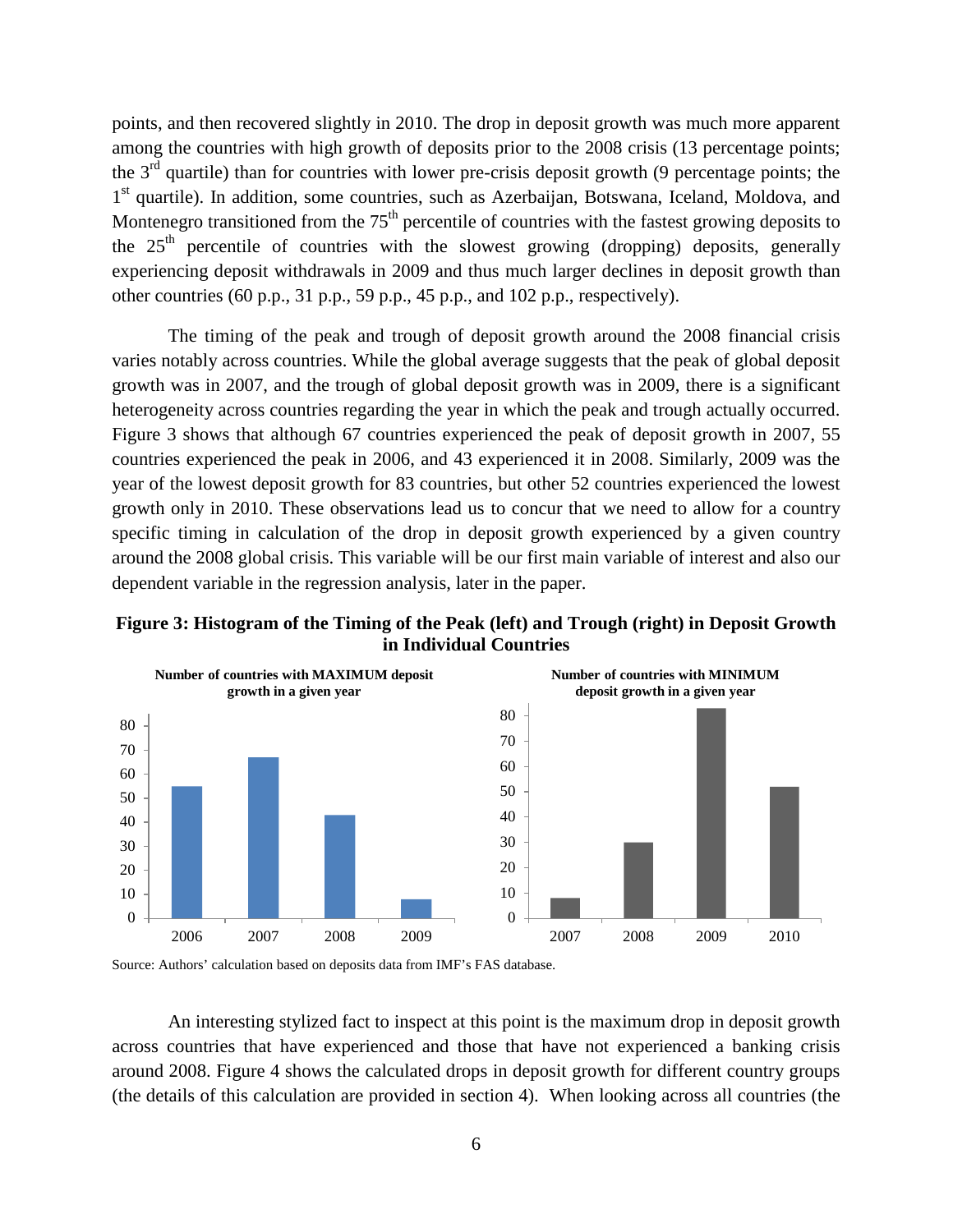"ALL" column), there is no apparent difference in the maximum drop in deposit growth across crisis and non-crisis countries. The picture, however, becomes much more heterogeneous when countries are grouped by income level.

First, there are no LICs that have experienced banking crises during 2006-2010. Second, there is a large difference in the maximum drop in deposit growth between crisis and non-crisis countries in the MIC group—non-crisis countries experienced, on average, a 19 percentage point drop in deposit growth, while crisis countries experienced a 53 percentage point drop. Third, there is no significant difference in the maximum drop in deposit growth between crisis and noncrisis countries in the HIC group. Interestingly, the data show a higher maximum drop in deposit growth for *non-crisi*s HICs compared with *crisis* HICs, by about 5 percentage points. Our conjecture is that people in richer countries diversify their saving portfolio much more than in lower income countries, allocating their savings also in investment securities. When the 2008 crisis hit, the uncertainty about future returns and general risk aversion mounted. Hence, people in HICs, especially those living through a crisis, might have liquidated their investment in securities and used bank deposits as a safe haven instrument propped by public deposit insurance. Overall, the maximum drop in deposit growth was the strongest in crisis affected MICs, and was very heterogeneous across HICs, MICs and LICs.





Source: Authors' calculation based on data from IMF and Laeven&Valencia (2012). Note: None of the LICs in authors' sample experienced banking crises between 2006 and 2010.

Consider the access to bank deposits prior to the 2008 crisis next. Figure 5 (left panel) plots the median access to deposits using Honohan (2008) index for all countries and their income groups. Similarly, Figure 5 (right panel) plots the use of deposits measure of Klapper and Demirguc-Kunt (2012). Both measures show a similar pattern with generally low access to or use of deposits worldwide (the "ALL" column). Although people in HICs enjoy relatively high access to bank deposits, people in MICs and LICs face much greater challenge in accessing or using bank deposits (see also Allen et al., 2012).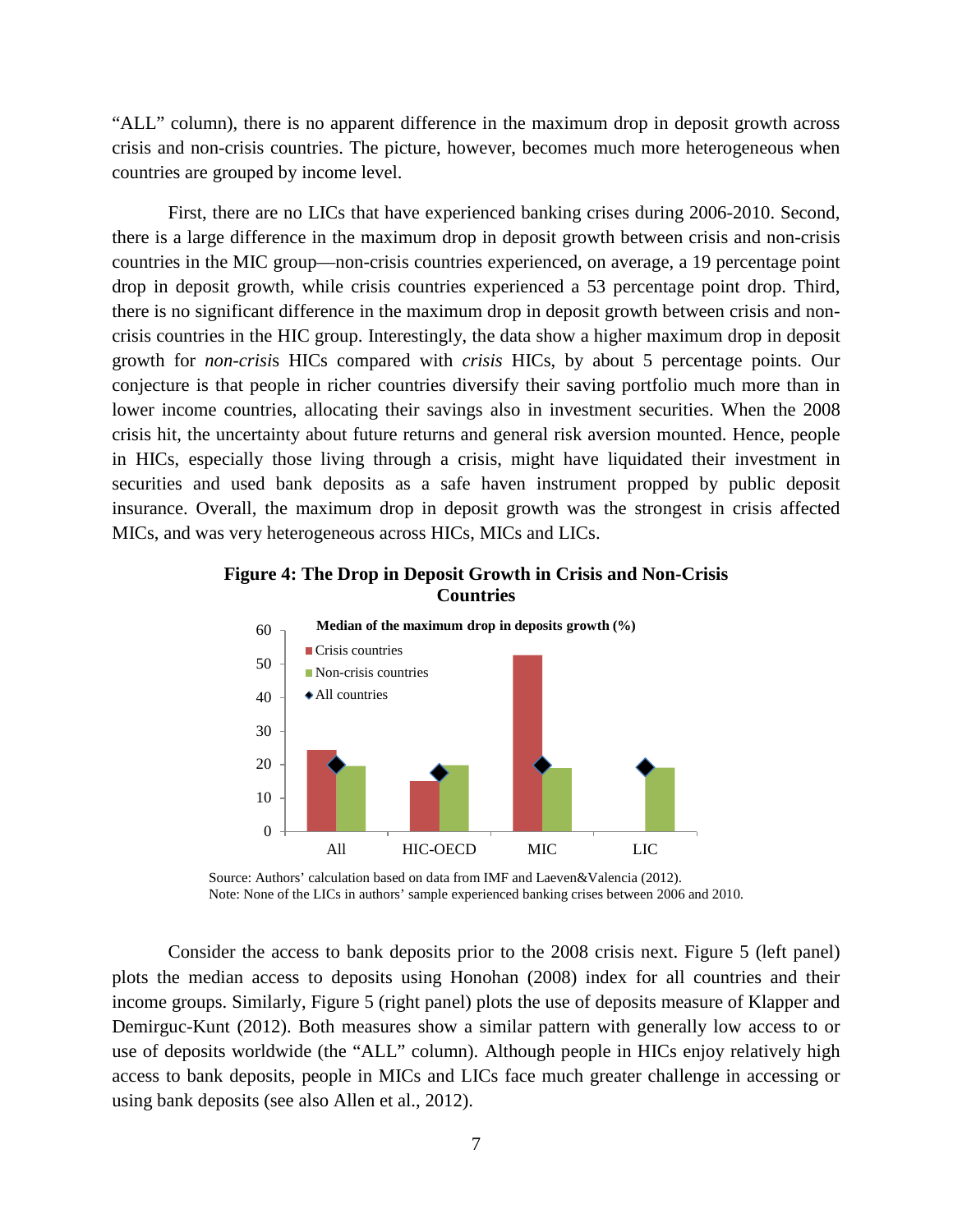



Source: Honohan (2008) and Demirguc-Kunt & Klapper (2012).

In sum, countries within the MIC group show the greatest variation in both the maximum drop in deposit growth and the pre-crisis access to deposits. We can thus expect that most of the interaction between the access to deposits before the global financial crisis and the changing deposit growth in the immediate aftermath of the crisis could happen within the subsample of MICs. We will formally examine this link next, using a regression model, which controls for other factors that could significantly influence the effect of access to deposits on the drop in deposit growth during the global financial crisis.

#### **3. Regression Model**

To formally analyze the link between access to bank deposits prior to the 2008 crisis and the deposit dynamics in the crisis, we use a regression model of the following form:

$$
y_i = \alpha(\text{atd}_i) + \beta X_i + \varepsilon_i \tag{1}
$$

where  $y_i$  is the maximum drop in bank deposit growth between 2006 and 2010, and  $atd_i$  is an index of Honohan (2008) measuring access to bank deposits before the 2008 crisis period (Honohan(2008)). As an alternative measure of access to (the actual use of) deposits, we use the Demirguc-Kunt and Klapper (2012) measure of the share of people that use banking deposits in 2011 (D-K&K(2012)).  $X_i$  is a vector of control variables,  $\varepsilon_i$  a white noise disturbance, and the subscript *i* stands for countries.

The vector of control variables,  $X_i$ , includes a constant, the population size (popsize), GNI per capita (gnipc), CPI inflation (inflation), a dummy variable taking the value of 1 if the country experienced a banking crisis around 2008 and 0 otherwise (bc), GDP growth corresponding to the time period over which the maximum drop in deposits happened (gdpgr), a dummy variable taking the value of 1 if the country had explicit public deposit insurance and 0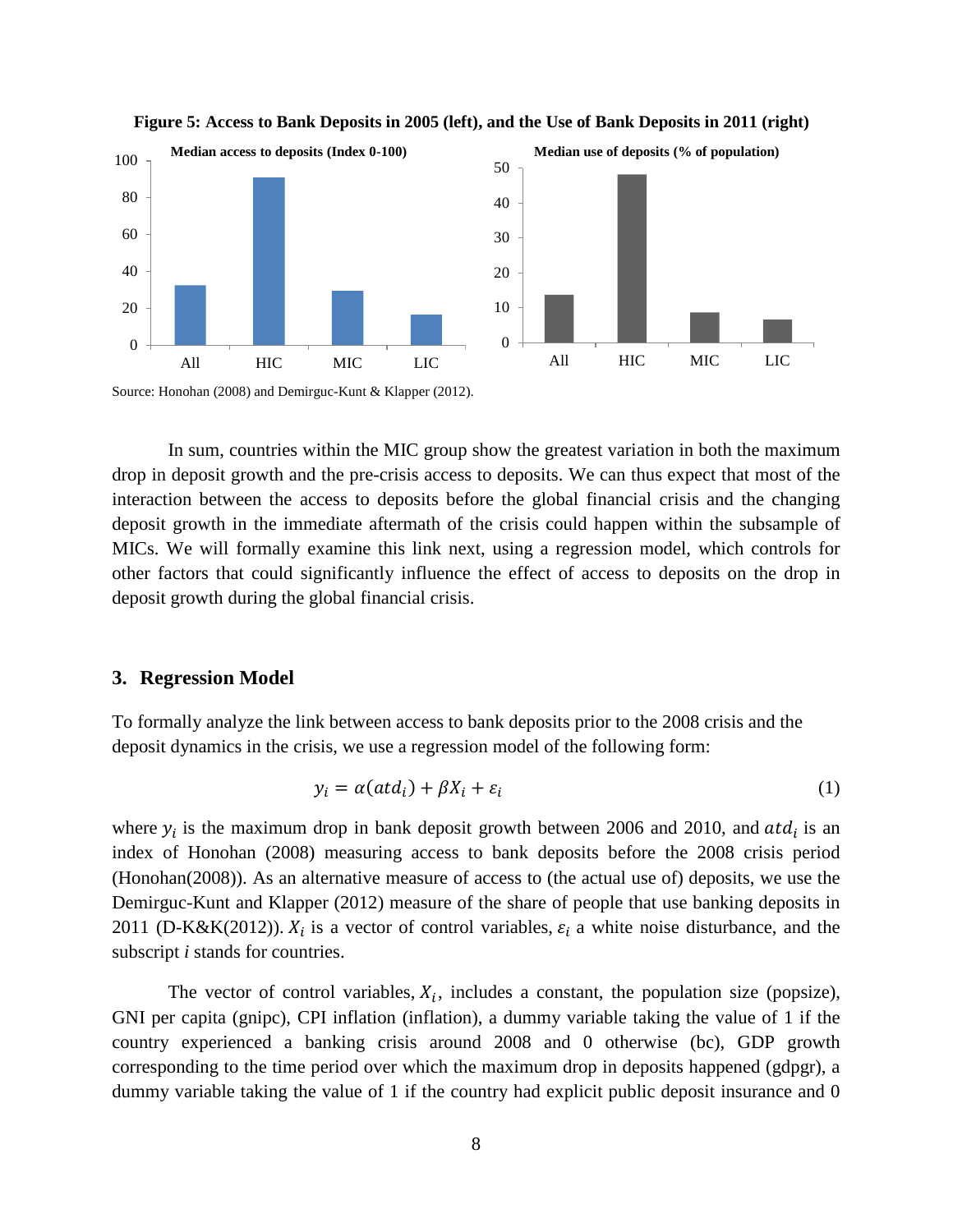otherwise (depins), the aggregate z-score for the banking sector as a measure of financial stability (z-score), the ratio of liquid assets to deposits and short term funding as a measure of the banking sector liquidity position (liquidity), and the share of the three largest banks' assets in the total banking sector assets as a measure of banking sector concentration (concen); deposits to GDP (depgdp), loan to deposit ratio (loantodeposit), and capital account openness (kaopen). We discuss the expected effects of the control variables next, before explaining how the issue of possible endogeneity of some control variables was handled, as well as the estimation methods employed.

We expect that countries with larger population could be more prone to herd behavior because it simply takes more people to converge on the same idea and timing of deposit withdrawals. Richer countries (with higher GNI per capita) will have more savings per person so that deposit withdrawals by the same number of people will be relatively higher in richer countries. Countries that experienced a banking crisis around 2008 could have experienced larger deposit withdrawals because of possible contagion-like effects and self-fulfilling run on banks. The slowdown in deposit growth could have been particularly stronger in countries that have experienced a slowdown in GDP growth or an increase in inflation over the same period. If a country has explicit deposit insurance it is less likely, *ceteris paribus*, to experience panicky withdrawals of deposits, especially those of smaller size that are fully insured.

Banking sectors with higher z-scores are perceived by depositors as more stable and should experience relatively smaller deposit withdrawals. Similarly, banking sectors with a stronger liquidity position have a large capacity to meet deposit withdrawal demand of a given size, and should thus be more credible and less prone to deposit withdrawals. More concentrated banking systems could be more prone to deposit withdrawals due to possibly greater interconnectedness and thus greater worries of depositors about transmission of problems from one bank to another and subsequently to the whole system. Banking systems with higher levels of deposits per GDP are susceptible, *centeris paribus*, to greater deposit withdrawals simply because they have greater risk exposure in the regard.

Banks with greater loan to deposit ratios can be considered, from the view point of depositors, better monitored and safer than banks with very low loan to deposit ratios because of the covenants and the resulting external monitoring that credit financing of banks entails. Note that the financing position of banks with high loan to deposit ratios can still be more vulnerable overall, as informed creditors are typically the first to run. However, here we analyze the reliability (stickiness) of bank deposit funding not the entire financing of the bank. Finally, countries with greater capital account openness are more integrated in global finance which can protect them against (diversify away) domestic shocks, but also exposes them to foreign shocks, including negative spillovers of crises in the region or capital sending countries.

We handle the possible endogeneity of explanatory variables by dating most of them prior to the crisis and running an ordinary least square (OLS) regression with robust standard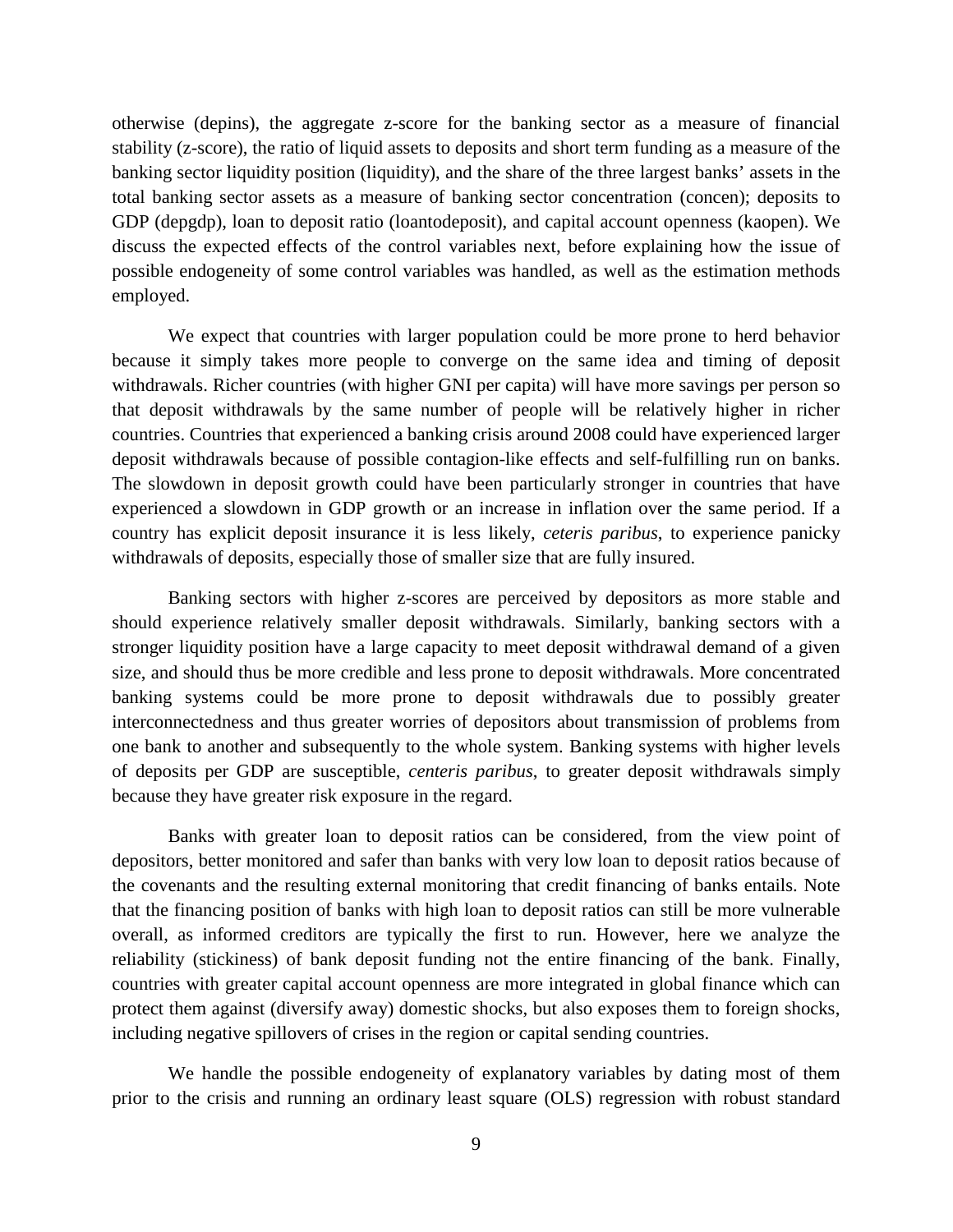errors. In addition, we test the robustness of our baseline results to outliers by running robust regression estimation that proportionally underweights the information from leverage points (outliners) in the regression estimation. Further, since our alternative measure of access to deposits based on Demirguc-Kunt and Klapper (2012) is dated by 2011, and because GDP growth could also suffer an endogeneity problem, we estimate the regression model by GMM in addition. In this case, we use the Honohan (2008) index based on data from 2005 as an instrument for the 2011 Demirguc-Kunt and Klapper's index, and the log of GDP at the peak of deposit growth prior to the crisis as an instrument for GDP growth during the period when the maximum drop of deposit growth occurred in each country. We have used the rule of thumb of Stock, Wright and Yogo (2002) and Stock and Yogo (2005) to check that our instruments are relevant and our GMM regression does not suffer from the weak instrument problem.

#### **4. Data Description**

l

This paper examines the relationship between access to deposits and the stability of bank deposits during the 2008 global financial crisis. We thus focus on analyzing the dynamics of bank deposit growth between 2006-2010, which covers both pre-crisis years and post-crisis years. We calculate year on year growth rate on bank deposits for 173 countries using data on outstanding deposits of commercial banks from IMF's Financial Access Survey (FAS) database. We choose this indicator over other measures of total deposits to ensure maximum cross sectional coverage (number of countries covered) and best consistency across countries. We observed that it is rarely the case that the year on year deposit growth rate remained stable and many countries experienced more than one peak or more than one trough during the period that we examine. In order to capture the potential impact of the 2008 crisis, we define maximum drop in deposit growth in the following manner: first, we document the minimum deposit growth a country experienced between 2007 and 2010 and mark the year when it occurred; then we find the maximum deposit growth the country had experienced before this year. The difference between this maximum deposit growth and the minimum deposit growth then constitutes the maximum drop in deposit growth—our cross-country dependent variable.

We use the composite indicator of access to financial services constructed by Honohan (2008) as a proxy for access to deposits. The actual use of deposits in each country is approximated by the indicator "percentage of adult population who saved at a formal financial institution in the past year" from the Global Financial Inclusion Database (Demirguc-Kunt and Klapper ([2](#page-11-0)012)).<sup>2</sup> Detailed descriptions of variables, data sources, and data availability are listed in Table A1.

<span id="page-11-0"></span><sup>&</sup>lt;sup>2</sup> Earlier attempts at measuring access to bank deposits include Beck, Demirguc-Kunt, and Martinez Peria (2007). We do not use this measure as it is available for a much smaller number of countries and because it is highly correlated with deposits over GDP, which we use as a control, and that would introduce a serious multi-colinearity problem.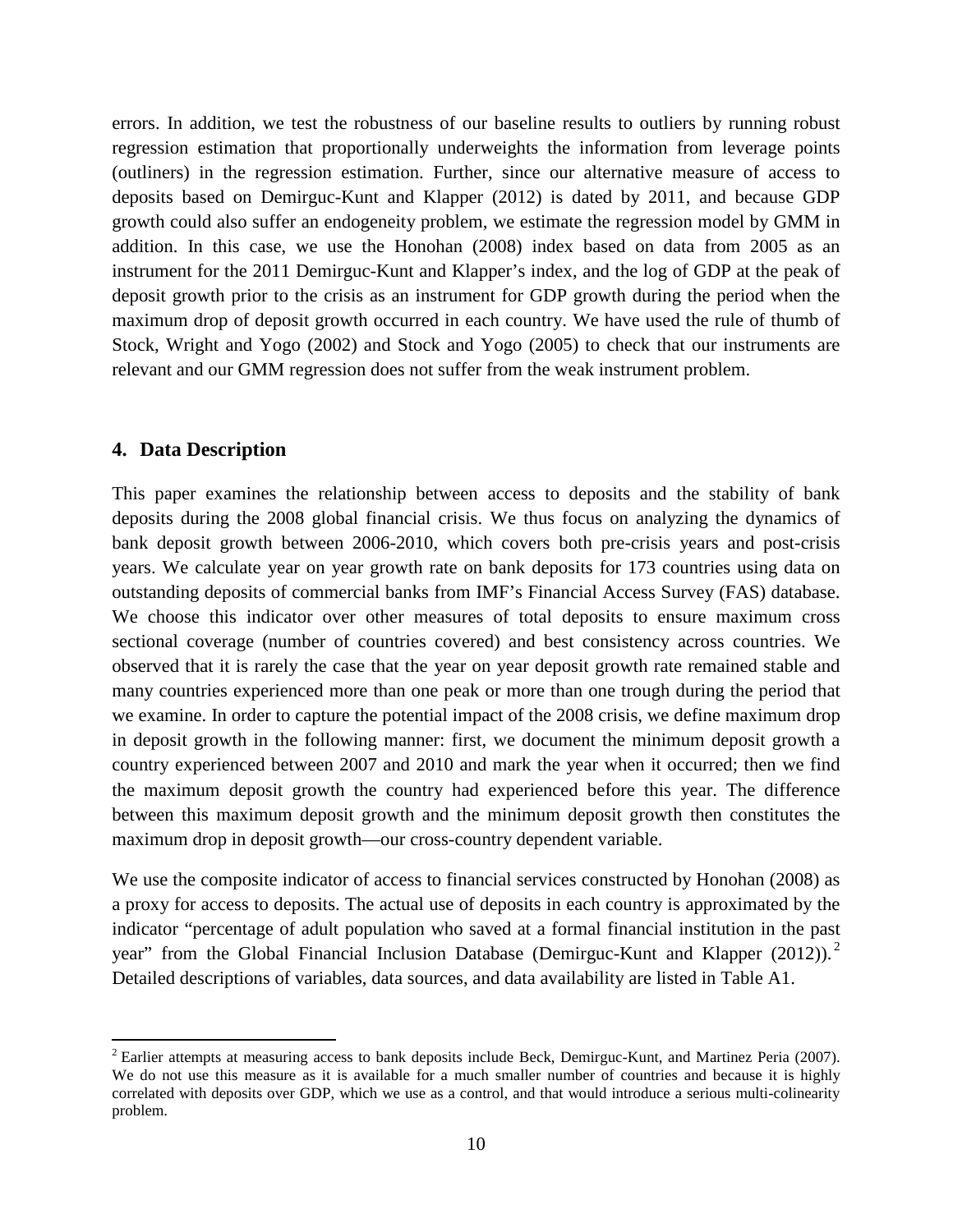We use indicators of growth in aggregate output, income per capita, inflation, and population to control for the economic growth during the global crisis period, for the difference in economic development, for the change in price level, and for the difference in the country size. The nominal GDP (henceforth GDP in short), GNI per capita, inflation and total population data were obtained from World Bank's WDI database and all three variables other than inflation were log transformed. To control for the impact of GDP growth on deposit growth, we calculate the GDP growth over the period during which the deposit growth declined most in each country.

We included indicators for deposit insurance, bank stability, bank liquidity, banking concentration, deposits to GDP ratio, loan to deposit ratio, and capital account openness to capture the cross sectional variation in financial sector structure, development, and openness. Deposit insurance is a dummy variable indicating existence of an explicit deposit insurance scheme as documented in Demirguc-Kunt, Karacaovali, and Laeven (2005). We use banking system z-score as the indicator for financial stability and the ratio of liquid assets to deposits and short-term funding as the indicator for bank liquidity. The data on both indicators were obtained from World Bank's Global Financial Development Database. Capital account openness is measured by Chinn-Ito financial openness index (Chinn and Ito, 2006). Banking concentration is approximated by total assets of a country's three largest banks as a share of assets of all commercial banks. The data for bank concentration, loan to deposit ratio and deposits to GDP ratio were obtained from World Bank's FinStats database. Summary statistics of all variables are provided in Table A3 and pairwise correlations of variables are shown in Table A2.

Given concerns that small island countries could have very different macroeconomic and institutional characteristics compared to other countries of the same income-group, we removed such countries from our sample.<sup>[3](#page-12-0)</sup> Our sample is further reduced to 95 countries for regression estimation due to data availability on banking sector indicators.

#### **5. Baseline Estimation Results**

l

This section discusses the baseline estimation results presented in Table 1. Namely, Table 1 shows both the full model estimation results and the parsimonious estimation results based on adjusted R-squared maximization. Further, the columns labeled OLS show the OLS estimation results, the columns labeled Robust show the robust regression estimates, and the GMM(1) column shows the GMM estimation of the model where gdpgr is treated as possibly endogenous variable and instrumented by the log of GDP at the peak of the deposit growth cycle prior around 2008. In addition to GMM(1), GMM(2) uses D-K&K(2012) measure of access to deposits from 2011, which we instrument by Honohan(2008)—the pre-crisis measure of access to deposits.

<span id="page-12-0"></span> $3$  The actual impact of excluding small island countries from the sample on the sample size used in the regression analysis is negligible since many of such countries do not have banking sector data available.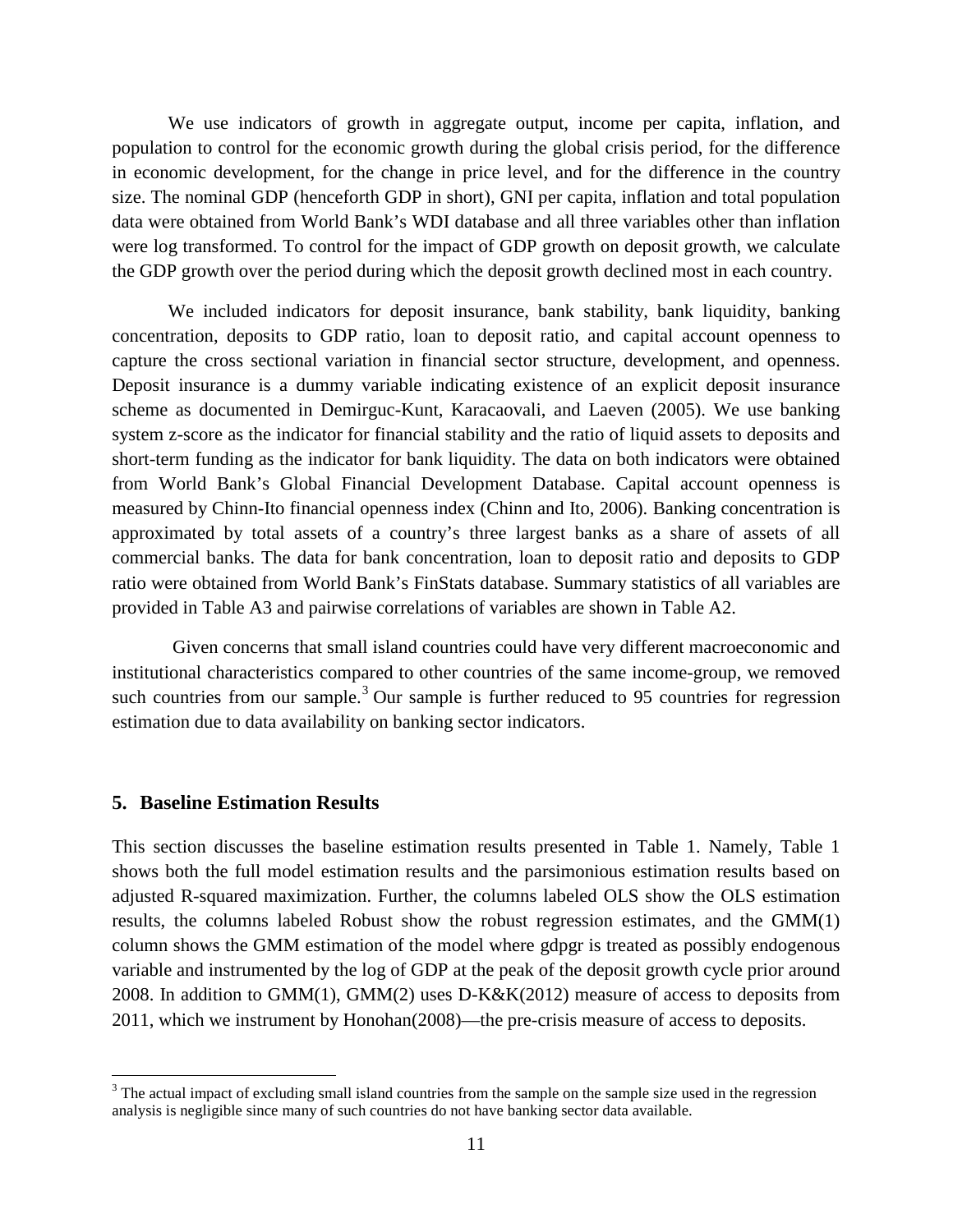The estimation results show, consistently over all estimation methods and using the two different measures of access to deposits, that greater financial inclusion in the use of bank deposits can help enhance banking sector stability by mitigating the vulnerability of bank deposit base. Namely, the estimated coefficient on the Honohan(2008) and D-K&K(2012) variables indicate that a 10 percent increase in the share of people that have access to or actively use bank deposits can mitigate the deposit growth declines (or deposit withdrawal rates) by three to four percentage points. Recall that, on average, the maximum drop in deposit growth worldwide was 20 percent, and in MICs that have experienced a banking crisis around 2008, the drop averaged around 50 percent (Figure 4). Also, note that the explanatory power of the regressions is satisfactory, with adjusted R-squared between 0.2 and 0.3. The conditioning set of variables thus adequately tests the relevance of variables measuring access to bank deposits in explaining declines in deposit growth in the period of the 2008 global financial crisis.

The most important conditioning variables that consistently appear to be significant in explaining the deposit growth declines around 2008 are the level of economic development (gnipc), the experience of a banking crisis (bc), and the aggregate stability of the banking system (z-score). Namely, more developed countries suffered greater confidence shock and withdrawal of deposits during the 2008 crisis than less developed counties, which could contrast with experience from previous banking crises. Further, the occurrence of a banking crisis around 2008 added about 10 percentage points to deposit growth slowdown, on average, in our sample countries. A higher z-score, the measure of banking sector stability, significantly reduces the drop in deposit growth. Similarly, countries with explicit public deposit insurance have experienced consistently lower declines in deposit growth during the 2008 crisis period. In addition, countries that have mobilized more deposits in relation to their GDP could suffer smaller deposit slowdowns during crises. The evidence on the effect, however, is not robust across different estimation methods. Overall, the coefficients on all significant control variables thus bear the expected sign.

When we inspect the estimation results with the view to possible country heterogeneity, the results seem to indicate that the relationship between access to deposits and the stability of bank deposit funding could vary across country groups at a different stage of economic development (see also section 2). Our hypothesis is that middle-income countries could benefit from a greater synergy between improving access to deposits together with improvements in banking sector stability (the deposit funding base of banks); that is financial inclusion and stability going in the same direction. This is because LICs face huge financial inclusion gaps and can mobilize much less savings from households that are often consumption-constrained. Moreover, LICs are not as well integrated in global finance to import large amounts of foreign savings, and to be subject to cross-border shocks, including those to depositor confidence. In contrast, access to bank deposits in high-income countries approaches 90–100 percent, and highincome countries focus mainly on fostering financial stability, with only marginal gains from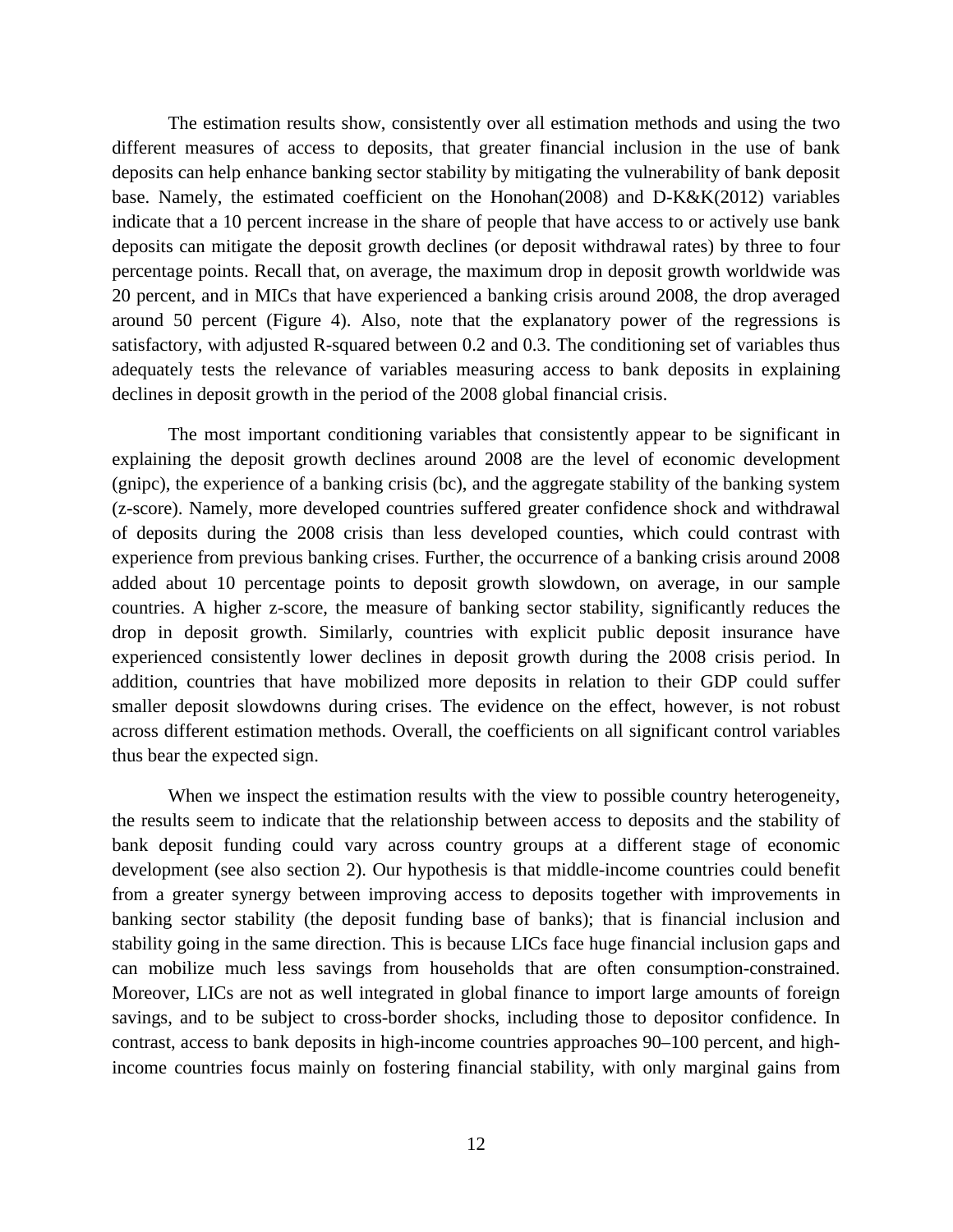further improving access to deposits. We thus investigate the relationship between access to deposits and bank funding stability separately for countries in different income groups next.

#### **6. Income-Group Splits**

Our sample of countries includes 21 HICs, 59MICs, and 15 LICs when we estimate the baseline regression. To investigate whether, and how, the positive impact of access to bank deposits on stability of bank deposit funding varies across different levels of development, we run separate regressions for three subsamples of high, middle, and low income countries in our sample. Note that the high income subsample combines HICs and upper-MICs, the middle income sample contains only MICs, and the low income sample includes a mixture of lower-MICs and LICs. We use overlapping subsamples because of small degrees of freedom for LICs and HICs and to make sure that the three subsamples are balanced in size.<sup>[4](#page-14-0)</sup> Because the subsamples are considerably smaller than the total sample employed in the main regression, we use bootstrapped standard errors to conduct inference for the estimated coefficients of subsample regressions. Bootstrapped standard errors are more attentive to the possible challenges posed by small sample estimation by using the empirical distribution of residuals rather than the assumed empirical one.

Table 2 presents the estimation results for high (column A), middle (column B), and low (column C) income countries focusing on the parsimonious regression results. The estimation methods and approaches explained in Table 1 were analogously applied to the subsamples of high, middle, and low income countries. The parsimonious regressions were again obtained by maximizing the adjusted R-squared.

#### *6.1. High Income Subsample (HIsub)*

 $\overline{\phantom{a}}$ 

For the subsample of high income (HIsub) countries (Table 2, column A), the parsimonious regression explains around 50 percent of the variation in the dependent variable, which is almost twice as high explanatory power as that of the full regression for all countries. The access to deposit variables are significant at 10 percent level for all regressions including Honohan(2008) and when we use D-K&K(2012), with both coefficient estimates slightly lower than those for the full sample of countries (Table 1). When using D-K&K(2012), we also observe that, not only is the coefficient estimated more precisely than that of Honohan(2008), but its magnitude is about twice as large. This could point to greater ability of the demand side data to measure financial inclusion in deposits that is relevant for stability of bank deposit funding. A 10 percent increase in access to bank deposits can thus mitigate declines in deposit growth during times of financial

<span id="page-14-0"></span><sup>&</sup>lt;sup>4</sup> We have also run regressions merging HICs and LICs into one subs-sample to verify some of our findings and conjectures. Because of its diversity, this merged subsample was only used to illustrate the contrasting environment of MICs that are becoming financially developed and integrated with the rest of the world, but at the same time the trust in banks is being still tested and access to deposits needs further improvements. These estimation results concur with our hypothesis that MICs can benefit most from the synergetic effect that reforms to support financial inclusion in deposits can have on banking sector stability. The results are available upon request.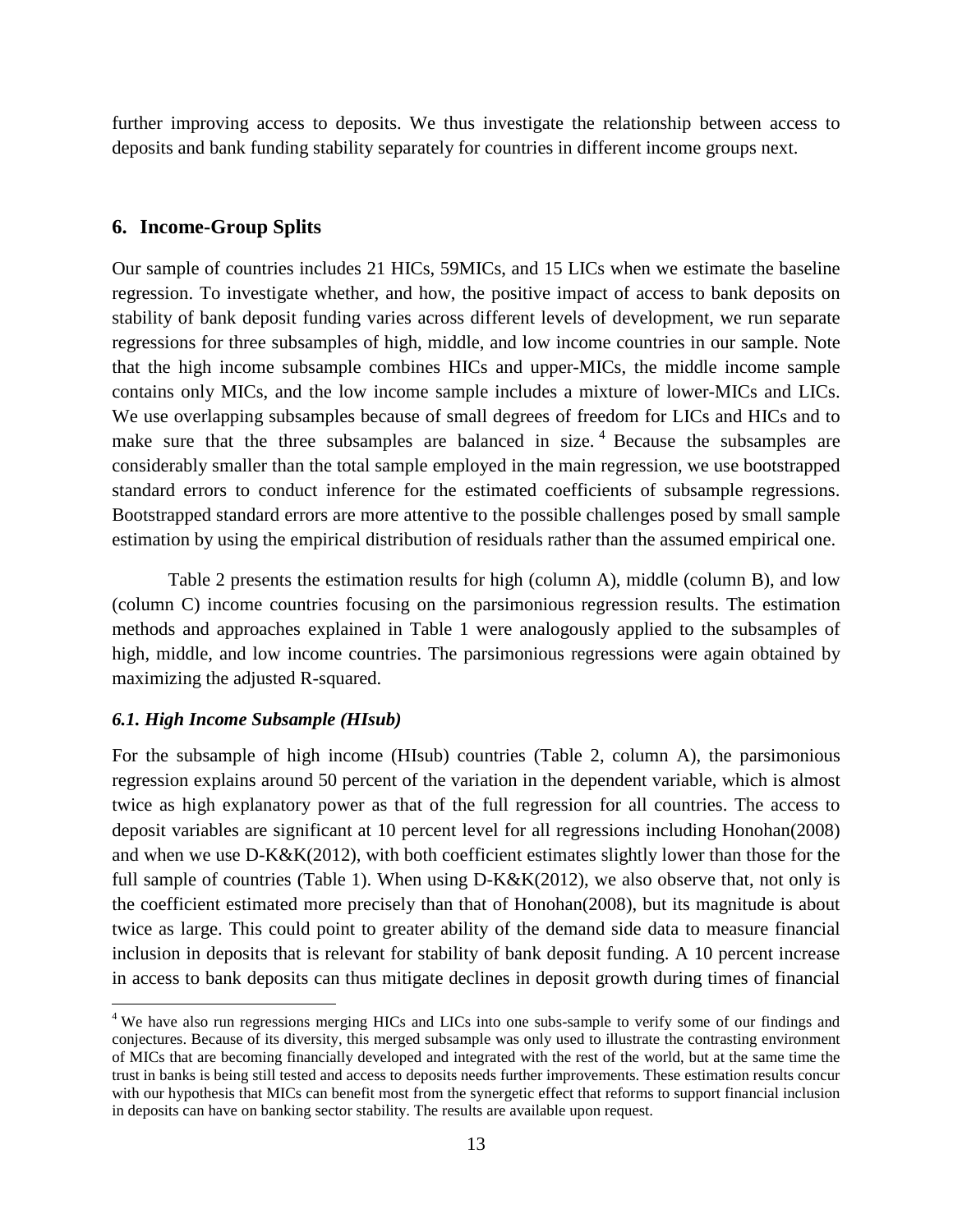stress by two to six percentage points in HIsub countries. Recall that, on average, HICs faced a decline in deposit growth of about 17 percentage points during the 2008 crisis (Figure 4). The most important control variables include the level of economic development (gnipc), macroeconomic stability (inflation), explicit deposit insurance (depins), banking sector stability (z-score).

Namely, more developed countries seem to have experienced a greater drop in deposit grown during the 2008 crisis consistently with the baseline results for the full sample. In contrast to the baseline result, macro-financial stability, as measured by the level of inflation, seems to have played an important role in mitigating declines in bank deposit growth. As we will see later, inflation, and thus macro-financial stability, was not a significant mitigating factor for MICs and LICs. It seems that inflation differentiates better the macro-financial conditions across HICs and upper-MICs, while the banking crisis dummy takes over this role for MICs and LICs. Further, explicit deposit insurance is consistently significant at the 10 percent level, suggesting that it can reduce declines in bank deposit growth by 8 to 16 percentage points. As we will see later this effect is larger than for MICs and also for LICs where it does not have a significant impact on propping bank deposit growth. Banking sector stability (z-score) is consistently the most significant variable of the regression for HIsub substantially mitigating the possibility of deposit withdrawals and reversals in deposit growth. In addition, greater exposure to external financing (loantodeposit) reduces declines in deposit growth, although it is not significant at common levels across all estimation methods. We will return to the economic interpretation of this effect when discussing the results for MICs for which this effect is more important.

#### *6.2. Middle Income Subsample (MIsub)*

For MIsub (Table 2, column B), the parsimonious regression can explain around 50 percent of the variation in the dependent variable, with some indication that the fit of the regression could be even better than for HIsub when accounting for outliers (see the "Robust" column). It could thus appear that our model may be best fitted to MICs in which case the explanatory power of the variables on access to deposits could be also more tested. Concerning our main variable of interest, both access to deposit variables, Honohan(2008) and D-K&K(2012), are consistently significant with a coefficient magnitude similar to coefficient estimates from the baseline regression; reemphasizing possibly higher relevance of our model to MICs. Interestingly, the coefficient magnitude of D-K&K(2012) is notably higher than the coefficient magnitude of Honohan(2008). Assuming that D-K&K(2012) measures the *actual* use of bank deposits whereas Honohan(2008) measures only access to deposits, the results could indicate that, in MICs, the actual use of deposits can deliver a more beneficial effect on the resilience of bank deposit funding in times of financial stress, compared with just access to deposits and their *potential* use by people. A 10 percent increase in access to bank deposits can thus reduce declines in deposit growth during times of financial stress by three to seven percentage points in MICs. Recall that, on average, MICs faced declines in deposit growth of about 20 percentage points during the 2008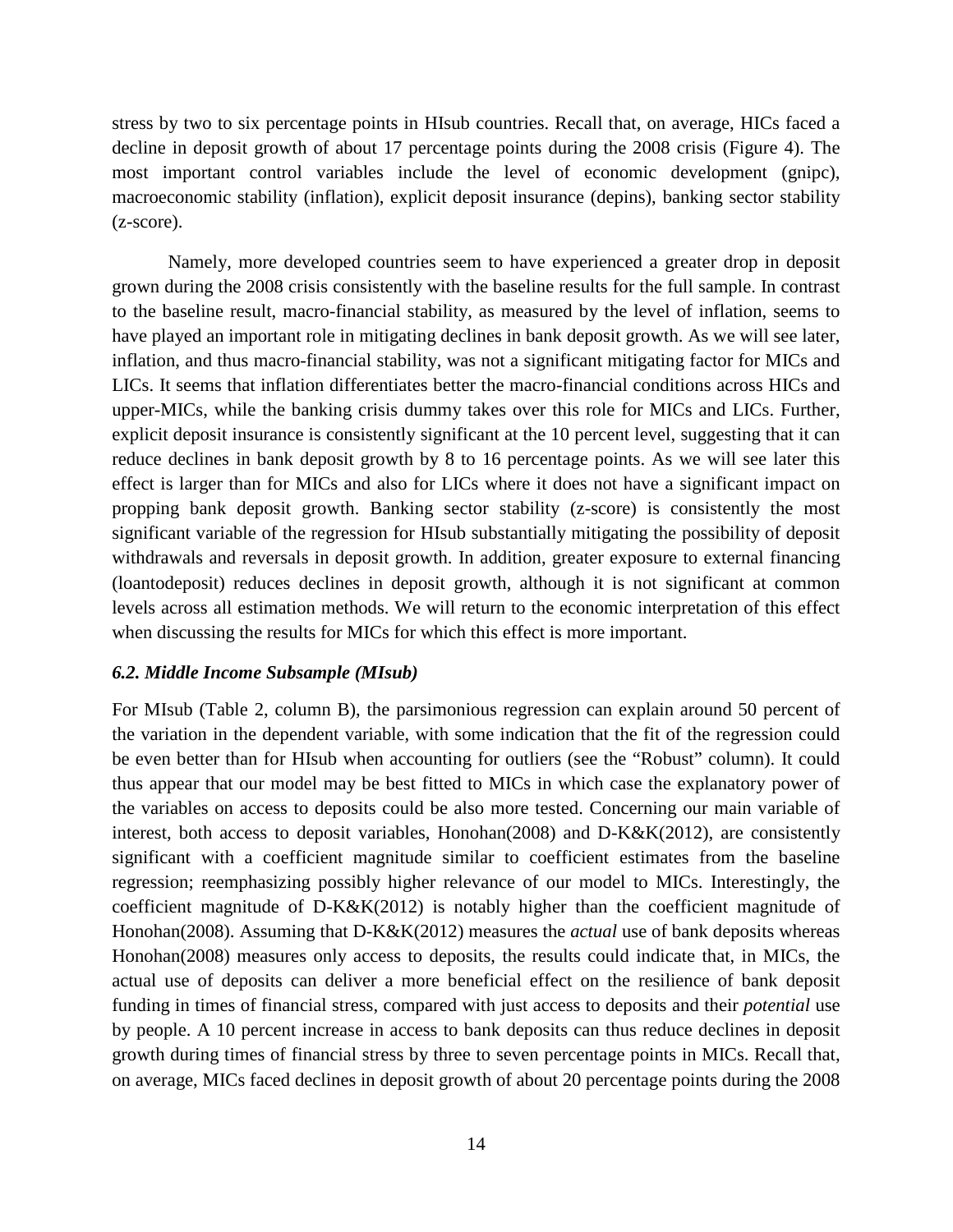crisis, and MICs experiencing a banking crisis around 2008 faced average declines in deposit growth in excess of 50 percentage points (Figure 4).

In the regression for MICs, the most significant control variables are the banking crisis dummy and the z-score, followed by the dummy for explicit deposit insurance and GNI per capita. Similarly as in the regression for all countries, a banking crisis can shatter confidence in the banking system, shrink available resources of existing depositors, and thus intensify the drop in deposit growth (deposit withdrawals). The estimated add-on effect of about 35 percentage points is roughly three times higher than the estimate for all countries. The aggregate stability of the banking sector, as approximated by the z-score, is a significant mitigant of deposit withdrawals in MICs; more so than in the regression for all countries, and similarly as for HIsub. The presence of explicit deposit insurance can also play a significant mitigating role in regards to deposit growth declines (withdrawals), similarly as in the baseline and the HIsub regressions. Moreover, countries with higher GNI per capita may experience larger declines in deposit growth, perhaps because of the larger average size of bank deposits in relatively richer countries.

In addition, the loan to deposit ratio (loantodeposit) which approximates reliance of the banking sector on external (wholesale) funding could mitigate declines in deposit growth, although this estimate could be driven by outliers (note the insignificance of this variable in the "Robust" column). Recall that we are not modeling declines in overall bank funding in which case external funding could add to the vulnerability of bank funding, as observed e.g. in some Eastern European countries during the 2008 crisis which led to the Vienna Initiative.<sup>[5](#page-16-0)</sup> We model the declines in bank deposit growth in which case the presence of external funding could play a different role. Namely, external and whole sale funding has a number of covenants, notably prudential ones, to which a bank needs to adhere to secure and roll over such funding. Fulfillment of these covenants is being continuously monitored by the wholesale (external) lenders using private information that might not be available even to the supervisor (unless explicitly requested). Bank depositors can thus have a higher confidence in a banking system where external (wholesale) funding complements traditional deposit funding. This result, however, needs to be further investigated in future research given its low robustness.

#### *6.3. Low Income Subsample (LIsub)*

l

For LIsub (Table 2, column C), the regression can explain 20 to 50 percent of the variation in the dependent variable, with the robust regression providing the best fit and thus pointing to the significant role of outliers in this subsample. While three out of the four estimation methods indicate that access to finance could add to the explanatory power of the regression, the coefficient estimates are, in general, not significant at common levels. The most important conditioning variables are the banking crisis dummy and GNI per capita. It seems that because of the low integration of lower-MICs and LICs in global finance the deposit growth largely continued in these countries throughout the crisis period without major indirect spillovers from

<span id="page-16-0"></span> $5$  [http://vienna-initiative.com/vienna-initiative-part-1/;](http://vienna-initiative.com/vienna-initiative-part-1/) Berglof and Nagy (2009).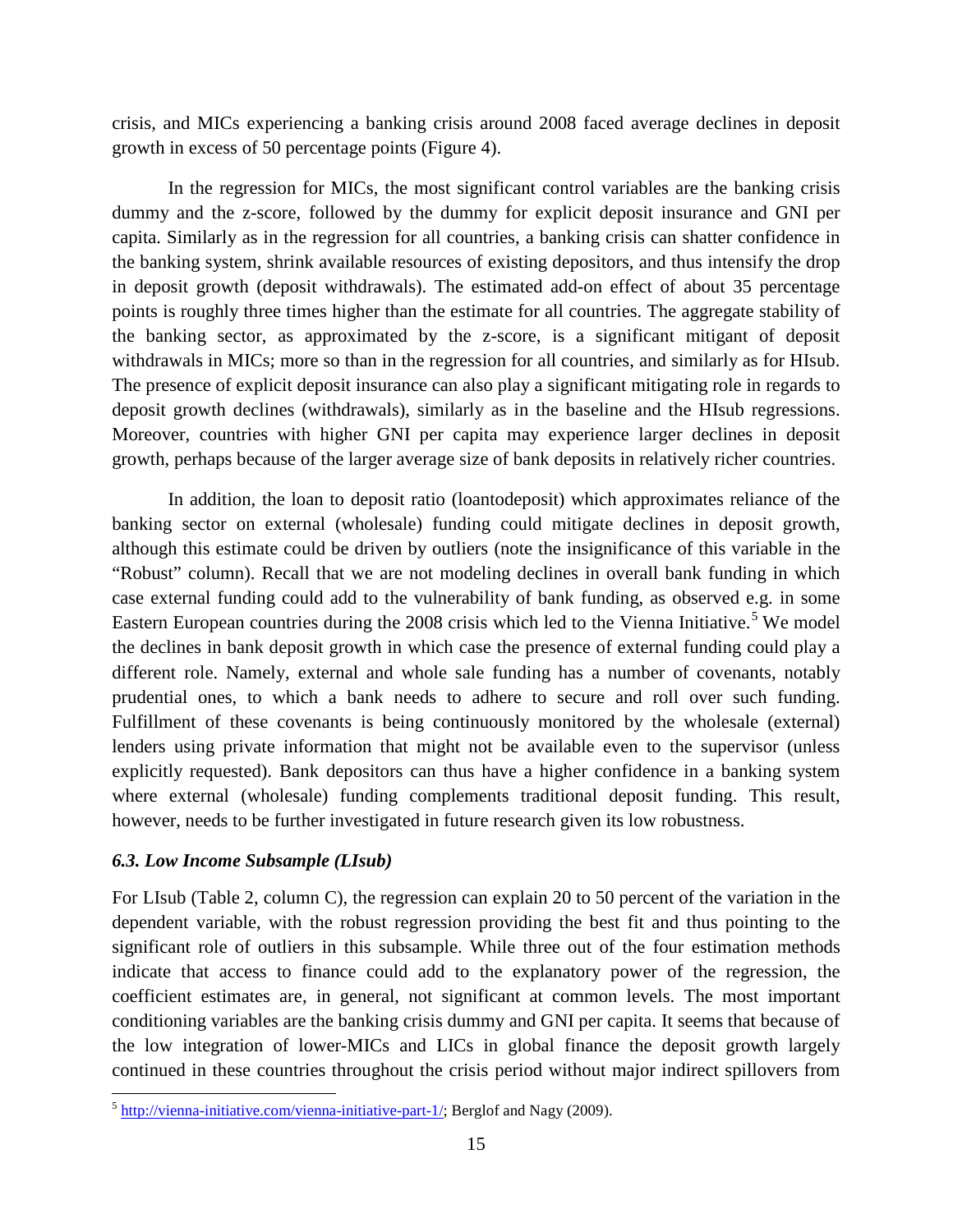other counties, unless a country in this sample experienced an outright banking crisis (such as Mongolia, Nigeria, and Ukraine). Note that no LIC in our sample experienced a banking crisis around 2008. Interestingly, banking sector stability (the z-score) is generally not significant in explaining declines in deposit growth in LIsub countries. This result could arise because banks in LIsub countries have typically large z-scores and capital buffers, to the extent that the buffers can be judged inefficient. In turn, the cross-country variation in z-scores may not necessarily reflect a banking sector's concern about hedging unexpected losses. In addition, the leeway of banks to smooth profits, for instance because of different provisioning rules or accounting standards that tend to be looser in LICs, could further blur the role of z-scores in measuring the ability of banks to absorb unexpected losses.

In sum, this section established that the positive influence of greater access to and the use of deposits on the stability of bank deposit growth (and thus stability of bank deposit funding) during the 2008 global financial crisis is stronger in MICs compared with HICs and with LICs. In LICs this positive influence may not be significant. For HICs and LICs, further research on bigger data samples is needed to obtain more reliable inference.

#### **7. Conclusion**

This paper examined the effect of access to bank deposits on the stability of deposit growth during the 2008 global financial crisis using a cross-sectional regression model for 95 countries. It found that, on average, greater access to bank deposits or their actual use by a country's population can enhance resilience of the deposit funding base of the banking sector in times of financial stress. Specifically, the estimated coefficient on the variables measuring access to deposits indicate that a 10 percent increase in the share of people that have access to bank deposits can mitigate the deposit growth drops (or deposit withdrawal rates) by about three to eight percentage points. The enhanced resilience of bank funding can then support overall financial stability of the banking sector and the entire financial system. We also found that this effect is likely much stronger in middle-income countries, which could face greater shocks to depositor confidence due to still developing trust in the banking sector and already high integration in global finance. For high-income and low-income countries more research is needed to obtain more reliable conclusions with the help of bigger or richer datasets.

Our findings have important policy implications. Policy makers face tradeoffs when deciding whether to focus on reforms to promote financial development (financial inclusion, innovation, competition, etc.) or whether to focus on further improvements in financial stability (microprudential, macroprudential, business conduct supervision, etc.). However, synergies between promoting financial development and financial stability can also exist as shown in this paper. We recommend that policy makers focus first on taking advantage of such synergies in their framework for financial sector policy. This framework is typically formulated in a national financial sector strategy which sets the development goals in finance, in view of systemic risk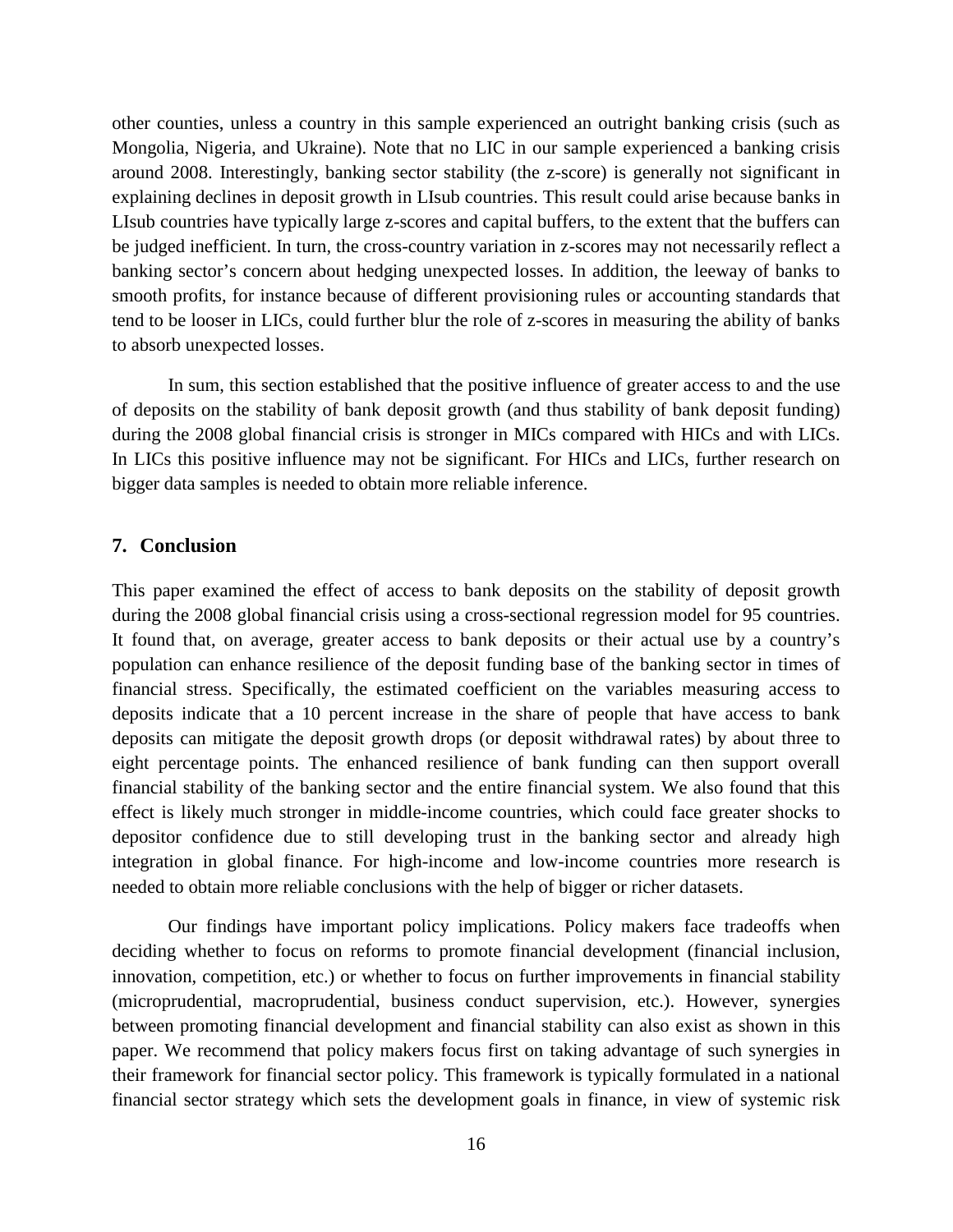associated with achieving these goals and the risk preference of the country government. Namely, we argue that involving more people in the use of bank deposits could be beneficial for people, economic development, and stability of the financial system alike.

Countries should strive to promote a broader use of bank deposits not only to aid economic development and poverty alleviation but also to complement the mainstream macroprudential policies to enhance financial stability. Again, these policy efforts, their synergetic effects, and the plan for their implementation, including the resulting responsibilities of different government agencies, should be clearly described in the national financial sector strategy. With proper regulation and oversight in place, initiatives such as Kenya's M-PESA and M-KESHO projects (Demombynes and Thegeya, 2012) or South Africa's Mzansi accounts (Bankable Frontier Associates, 2009) could serve as good examples of promoting a broader use of bank accounts (deposits) and enhancing the reliability of bank deposit funding at the same time.

Our analysis is subject to some caveats that could be addressed in future research. An important mitigating factor of deposit withdrawals that addresses the informational asymmetry between banks and depositors is microprudential supervision. We have considered a proxy of the quality of microprudential supervision following (Anginer, Demirguc-Kunt, and Zhu, 2012) in our baseline estimation. But including this variable reduced our sample by one third and the variable was not significant. A better proxy of microprudential supervision available for more countries could be employed in future research. Further, we have not explicitly modeled the negative confidence shocks from crises in the adjacent region or similar countries, even though we have controlled for capital account openness. Finally, the wave of crises after 2008 triggered various policy responses, including injections of public capital in banks, increases in the limits for public deposit insurance, and blanket deposit guarantees. The data on relevant policy interventions are not readily available for a sufficient number of countries to our knowledge. The data could be collected as part of future research to control for relevant policy responses, many of which have been endogenous to deposit growth and will have to be appropriately instrumented.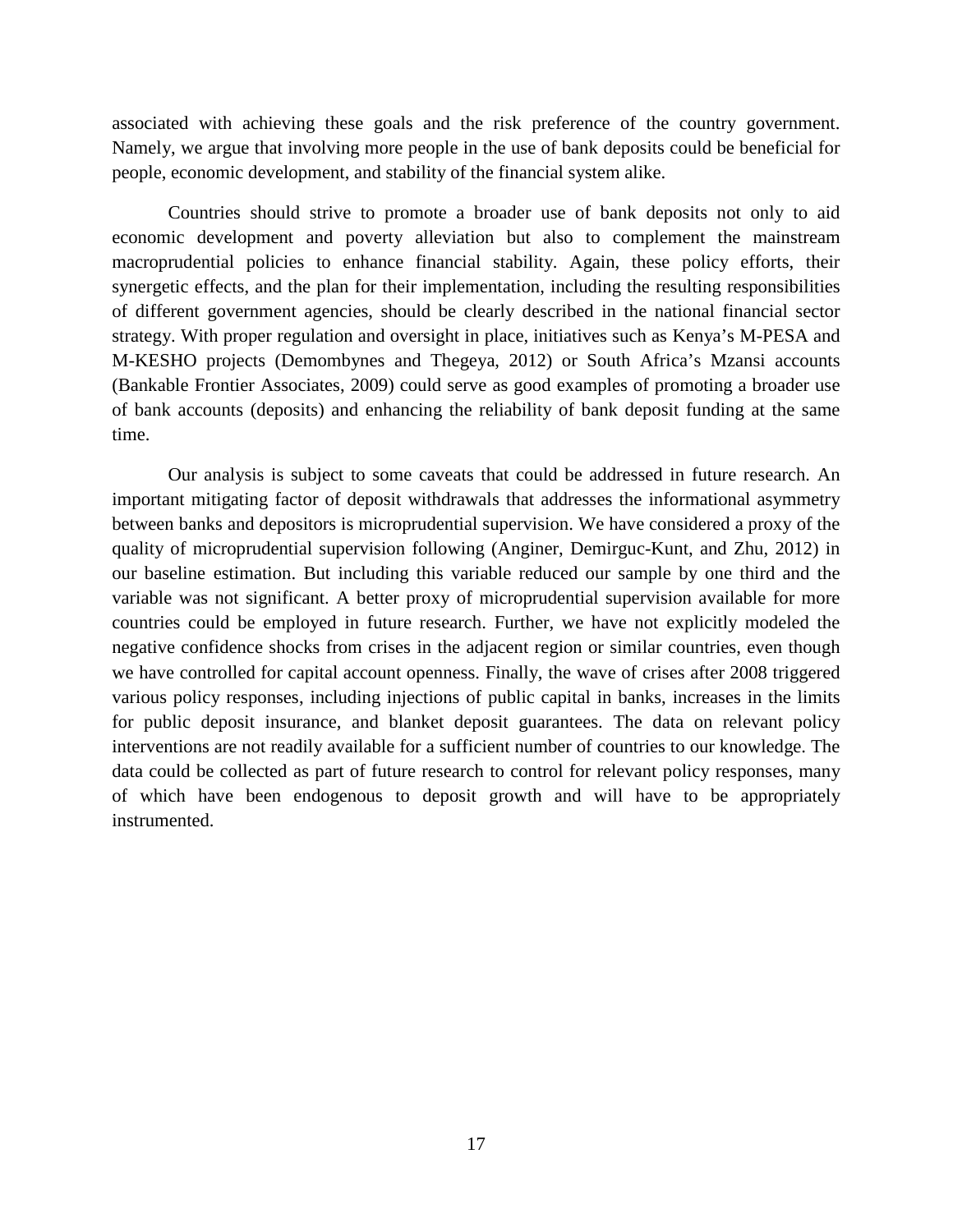#### **References**

- Allen, Franklin, Asli Demirguc-Kunt, Leora Klapper and María Soledad Martínez Pería. 2012. "The Foundations of Financial Inclusion: Understanding Ownership and Use of Formal Accounts." Policy Research Working Paper 6290, World Bank, Washington, DC.
- Anginer, Deniz, Asli Demirguc-Kunt, and Min Zhu. 2012. "How Does Bank Competition Affect Systemic Stability?" Policy Research Working Paper 5981, World Bank, Washington, DC.
- Bankable Frontier Associates. 2009. "The Mzansi Bank Account Initiative in South Africa." Report commissioned by FinMark Trust. Bankable Frontier Associates, Somerville, MA.
- Beck, Thorsten, Asli Demirguc-Kunt, and Maria Soledad Martinez Peria. 2007. "Reaching Out: Access to and Use of Banking Services across Countries." *Journal of Financial Economics* 85 (1): 234–66.
- Beck, Thorsten, and Olivier De Jonghe. 2013. "Lending Concentration, and Its Implications for Systemic Risk and Public Policy." Background paper for the *World Development Report 2014*.
- Berglof, Erik, and Piroska M. Nagy. 2009. "Coordinated Policy Response to the Financial Crisis in Emerging Europe." Presentation at an Informal Seminar of Home and Host Authorities, EBRD, Vienna, Austria, January 23.
- Buncic, Daniel, and Martin Melecky. 2013. "Equilibrium Credit: The Reference Point for Macroprudential Supervisors." Policy Research Working Paper 6358, World Bank, Washington, DC.
- Chinn, Menzie D. and Hiro Ito (2006). "What Matters for Financial Development? Capital Controls, Institutions, and Interactions." *Journal of Development Economics* 81 (1): 163– 92.
- Cull, Robert, Asli Demirguc-Kunt and Timothy Lyman. 2012. "Financial Inclusion and Stability: What Does Research Show?" CGAP Brief 71305, CGAP, Washington, DC.
- Demirguc-Kunt, Asli and Leora Klapper. 2012. "Measuring Financial Inclusion: The Global Findex Database." Policy Research Working Paper 6025, World Bank, Washington, DC.
- Demirguc-Kunt, Asli, Baybars Karacaovali and Luc A. Laeven. 2005. "Deposit Insurance Around the World: A Comprehensive Database." Policy Research Working paper 3628, World Bank, Washington, DC.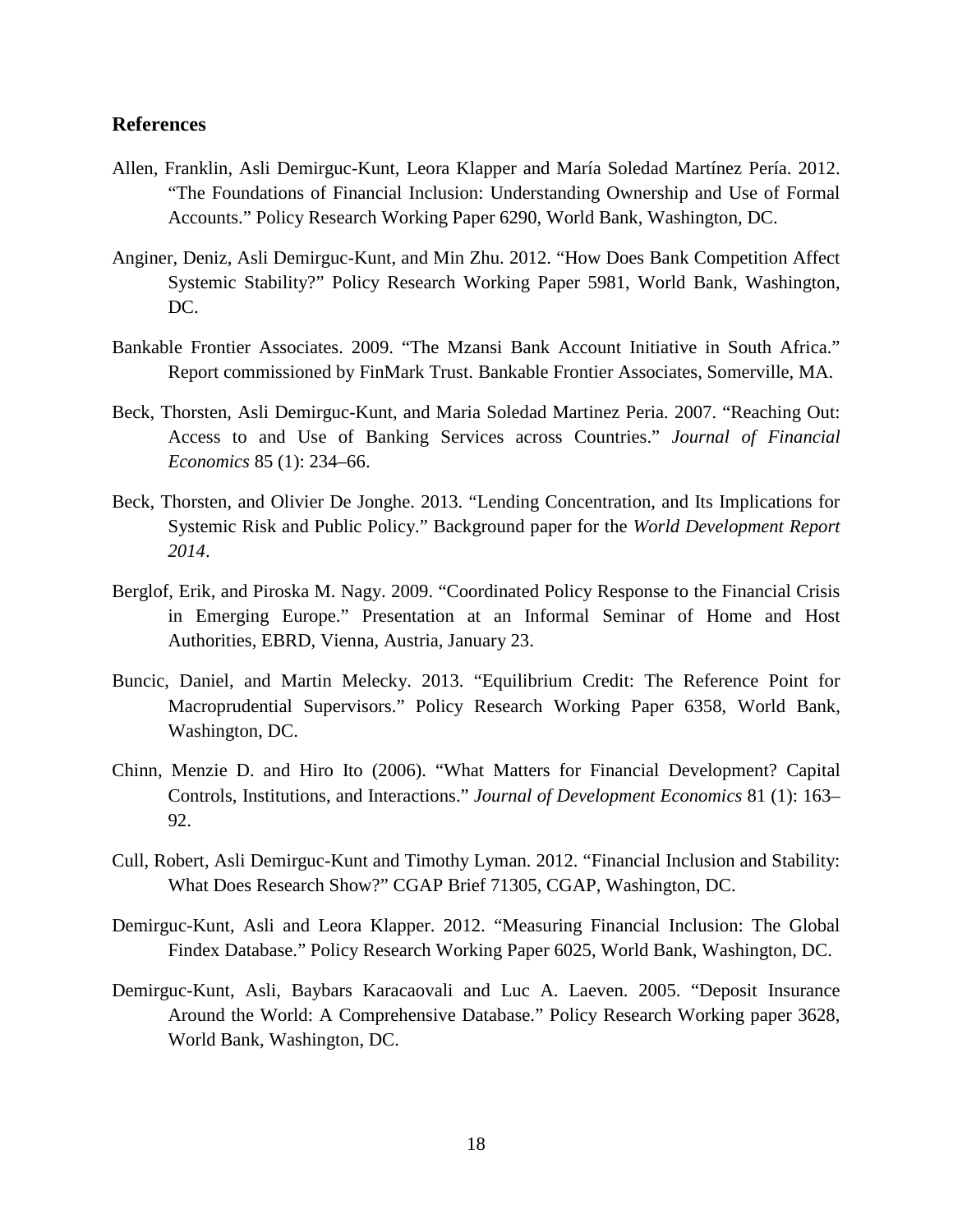- Demombynes, Gabriel and Aaron Thegeya. 2012. "Kenya's Mobile Revolution and the Promise of Mobile Savings." Policy Research Working Paper 5988. World Bank, Washington, DC.
- Diamond, Douglas W. and Philip H. Dybvig. 1983. "Bank Runs, Deposit Insurance, and Liquidity." *Journal of Political Economy* 91(3): 401–19.
- Global Partnership for Financial Inclusion (GPFI). 2012. "Financial Inclusion A Pathway to Financial Stability? Understanding the Linkages." Issues paper presented at GPFI 1<sup>st</sup> Annual Conference on Standard-Setting Bodies and Financial Inclusion: Promoting Financial Inclusion through Proportionate Standards and Guidance, Basel, October 29.
- Hannig, Alfred, and Stefan Jansen. 2010. "Financial Inclusion and Financial Stability: Current Policy Issues." ADBI Working Paper 259, Asian Development Bank Institute, Tokyo, Japan.
- Honohan, Patrick. 2008. "Cross-Country Variation in Household Access to Financial Services." *Journal of Banking & Finance* 32 (11): 2493–500.
- Huang, Rocco, and Lev Ratnovski. 2011. "The Dark Side of Bank Wholesale Funding." *Journal of Financial Intermediation* 20: 248–263.
- Khan, Shri H. R. 2011. "Financial Inclusion and Financial Stablity: Are They Two Sides of the Same Coin?" Speech at BANCON 2011 organized by the Indian Bankers Association and Indian Overseas Bank, Chennai, India, November 4.
- Laeven, Luc and Fabian Valencia. 2012. "Systemic Banking Crises Database: An Update." IMF Working Paper WP/12/163, IMF, Washington, DC.
- Office of the Comptroller of the Currency (OCC). 2012. *Comptroller's Handbook: Liquidity.*Washington, DC: OCC.
- Prasad, Eswar S. 2010. "Financial Sector Regulation and Reforms in Emerging Markets: An Overview." NBER Working Paper 16428, Cambridge, MA.
- Shin, Hyun Song. 2009. "Reflections on Northern Rock: the Bank Run that Heralded the Global Financial Crisis." *The Journal of Economic Perspectives* 23(1): 101–20.
- Stock, James H. and Motohiro Yogo. 2005. "Testing for Weak Instruments in Linear IV Regression," in James H.Stock and Donald W. K. Andrews, eds., *Identification and Inference for Econometric Models: Essays in Honor of Thomas J Rothenberg*, New York: Cambridge University Press.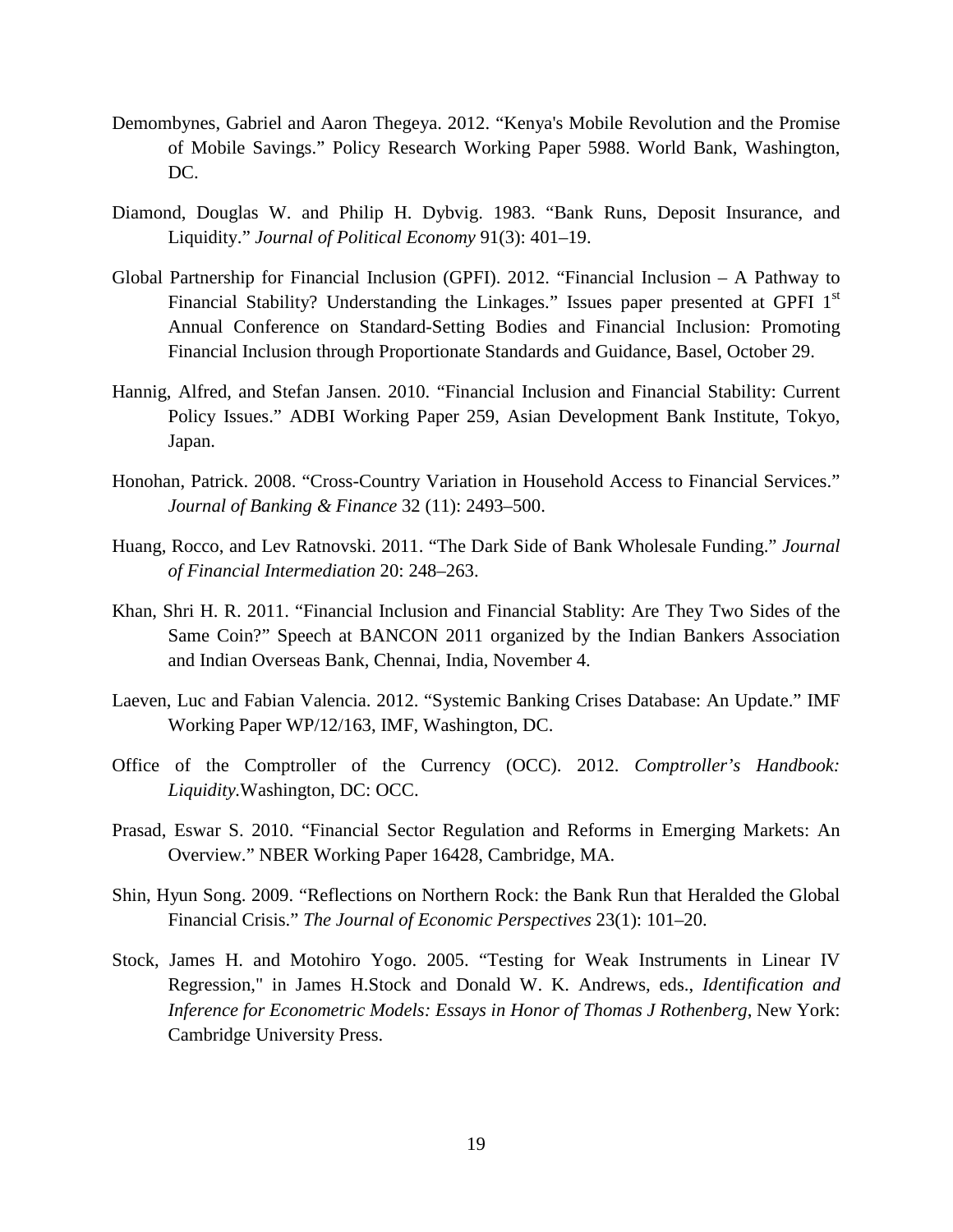Stock, James H., Wright, Jonathan H., Motohiro Yogo. 2002. "A Survey of Weak Instruments and Weak Identification in Generalized Method of Moments." *Journal Of Business and Economic Statistics*, 20, 518–29.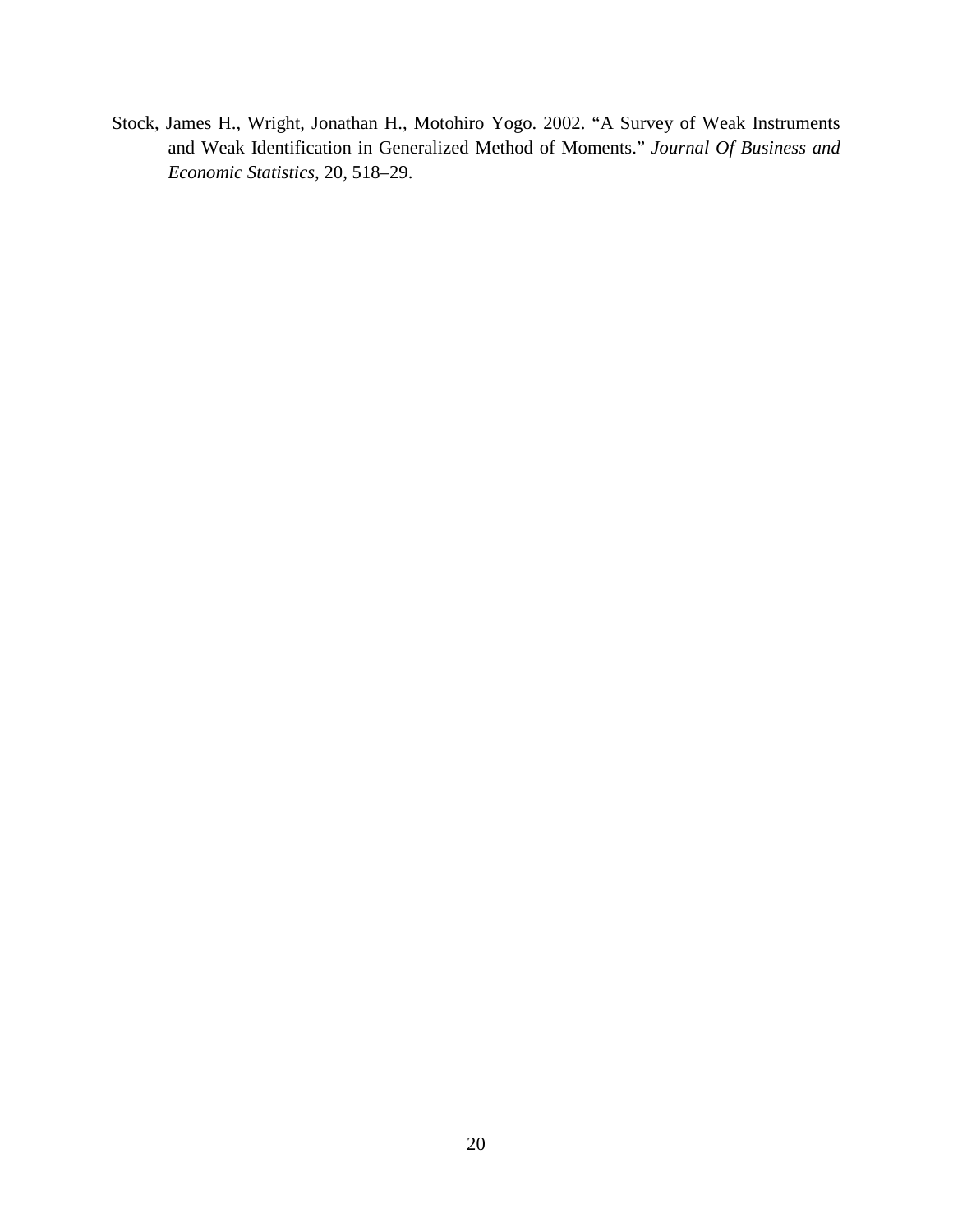### **Tables and Figures in the Main Text**

|                              |                                                              |                       | <b>Full Models</b> |            |            | Parsimonious Models |            |             |  |  |
|------------------------------|--------------------------------------------------------------|-----------------------|--------------------|------------|------------|---------------------|------------|-------------|--|--|
| <b>Explanatory Variables</b> | Dependent Variable: Maximum Drop in Deposit Growth 2006-2010 |                       |                    |            |            |                     |            |             |  |  |
|                              | <b>OLS</b>                                                   | Robust                | $GMM(1)$ $GMM(2)$  |            | <b>OLS</b> | Robust              | GMM(1)     | GMM(2)      |  |  |
|                              |                                                              |                       |                    |            |            |                     |            |             |  |  |
| Honohan(2008)                | $-0.296**$                                                   | $-0.316**$            | $-0.320**$         |            | $-0.346**$ | $-0.395***$         | $-0.322*$  |             |  |  |
|                              | (0.145)                                                      | (0.126)               | (0.134)            |            | (0.146)    | (0.102)             | (0.170)    |             |  |  |
| D-K&K(2012)                  |                                                              |                       |                    | $-0.764**$ |            |                     |            | $-0.847**$  |  |  |
|                              |                                                              |                       |                    | (0.337)    |            |                     |            | (0.400)     |  |  |
| gnipc                        | 8.233**                                                      | $6.813***$            | 8.671**            | $6.851*$   | 7.735***   | $6.007***$          | 7.550***   | 4.709       |  |  |
|                              | (3.860)                                                      | (2.365)               | (3.611)            | (3.686)    | (2.908)    | (1.891)             | (2.832)    | (2.992)     |  |  |
| popsize                      | $-1.215$                                                     | $-1.088$              | $-1.456$           | $-1.289$   |            |                     |            |             |  |  |
|                              | (1.430)                                                      | (1.422)               | (1.369)            | (1.307)    |            |                     |            |             |  |  |
| inflation                    | 0.214                                                        | 0.313                 | 0.327              | 0.738      |            |                     |            |             |  |  |
|                              | (0.531)                                                      | (0.300)               | (0.481)            | (0.498)    |            |                     |            |             |  |  |
| bc                           | 11.37**                                                      | 8.259                 | 11.14**            | 10.39*     | $10.72*$   | 9.395**             | $10.49**$  | $11.50*$    |  |  |
|                              | (5.555)                                                      | (5.477)               | (5.202)            | (5.928)    | (5.528)    | (4.602)             | (5.308)    | (6.437)     |  |  |
| gdpgr                        | 11.81                                                        | 16.38**               | $-1.170$           | 5.902      |            | 21.23***            | 13.90      | 11.54       |  |  |
|                              | (8.715)                                                      | (7.654)               | (13.22)            | (13.48)    |            | (6.714)             | (47.07)    | (47.29)     |  |  |
| depins                       | $-8.179*$                                                    | $-3.133$              | $-8.816**$         | $-7.359$   | $-11.92**$ |                     | $-11.39**$ | $-10.03**$  |  |  |
|                              | (4.585)                                                      | (4.149)               | (4.415)            | (4.716)    | (4.671)    |                     | (4.547)    | (5.103)     |  |  |
| zscore                       | $-0.359*$                                                    | $-0.351**$            | $-0.373*$          | $-0.507**$ | $-0.362*$  | $-0.425***$         | $-0.368**$ | $-0.573***$ |  |  |
|                              | (0.206)                                                      | (0.166)               | (0.191)            | (0.209)    | (0.184)    | (0.142)             | (0.183)    | (0.166)     |  |  |
| liquidity                    | 0.0361                                                       | 0.0701                | 0.00410            | 0.0930     |            |                     |            |             |  |  |
|                              | (0.116)                                                      | (0.101)               | (0.115)            | (0.123)    |            |                     |            |             |  |  |
| concen                       | $-0.00633$                                                   | $-0.121$              | $-0.0164$          | 0.131      |            |                     |            | $0.197*$    |  |  |
|                              | (0.126)                                                      | (0.105)               | (0.119)            | (0.119)    |            |                     |            | (0.119)     |  |  |
| kaopen                       | $-2.111$                                                     | $-1.257$              | $-2.180$           | $-1.951$   |            |                     |            |             |  |  |
|                              | (1.525)                                                      | (1.187)               | (1.431)            | (1.540)    |            |                     |            |             |  |  |
| loantodeposit                | $-0.0419$                                                    | 0.0359                | $-0.0350$          | $-0.0497$  |            |                     |            |             |  |  |
|                              | (0.0702)                                                     | (0.0529)              | (0.0648)           | (0.0624)   |            |                     |            |             |  |  |
| depgdp                       | $-0.136$                                                     | $-0.0379$             | $-0.129$           | 0.0247     | $-0.162**$ |                     | $-0.157**$ |             |  |  |
|                              |                                                              | $(0.0921)$ $(0.0708)$ | (0.0817)           | (0.104)    | (0.0791)   |                     | (0.0781)   |             |  |  |
| Constant                     | 6.166                                                        | 2.070                 | 9.747              | 0.124      | $-4.789$   | $-9.285$            | $-6.531$   | 1.347       |  |  |
|                              | (33.25)                                                      | (32.66)               | (31.80)            | (34.53)    | (18.58)    | (12.55)             | (19.75)    | (18.96)     |  |  |
|                              |                                                              |                       |                    |            |            |                     |            |             |  |  |
| Observations                 | 95                                                           | 95                    | 95                 | 89         | 95         | 95                  | 95         | 89          |  |  |
| R-squared                    | 0.298                                                        | 0.343                 | 0.283              | 0.309      | 0.260      | 0.304               | 0.274      | 0.265       |  |  |
| Adjusted R-squared           | 0.185                                                        | 0.238                 | 0.168              | 0.189      | 0.210      | 0.265               | 0.215      | 0.202       |  |  |

#### **Table 1: Baseline Estimation Results**

Robust standard errors in parentheses

\*\*\* p<0.01, \*\* p<0.05, \* p<0.1

Note: GMM(1): endogenous variable gdpgr instrumented by log of gdp at the peak of deposit growth; GMM(2): endogenous variables gdpgr and D-K&K(2012) instrumented by log of gdp at the peak of deposit growth and Honohan(2008) respectively.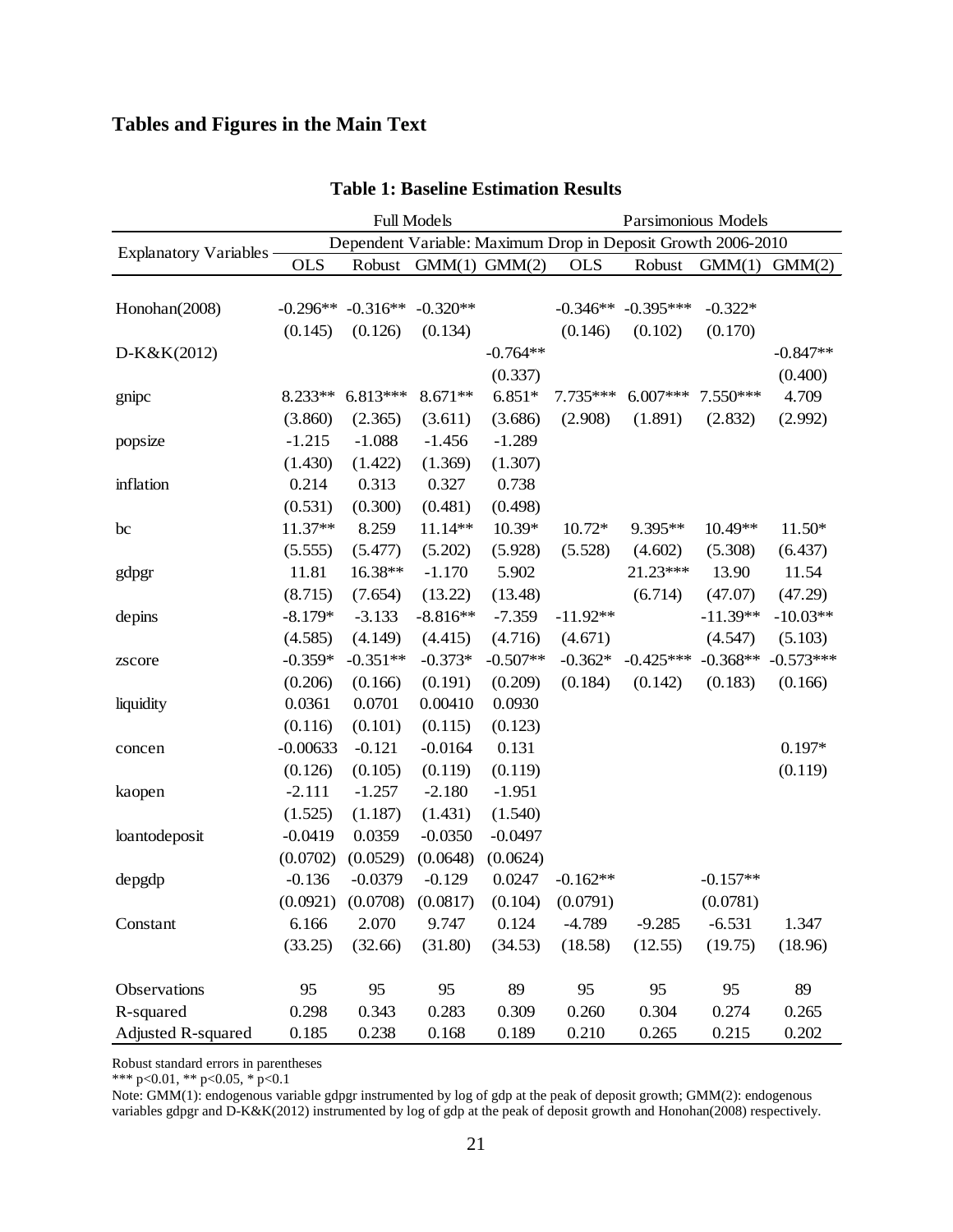| (A) HICs and UMICs<br>(B) UMICs and LMICs<br>C) LMICs and LICs<br>GMM(1)<br>GMM(2)<br>$GMM(1)$ $GMM(2)$<br><b>OLS</b><br><b>OLS</b><br><b>OLS</b><br>Robust<br>$GMM(1)$ $GMM(2)$<br>Robust<br>Robust<br>$-0.233*$<br>$-0.227*$<br>$-0.310***$<br>$-0.307**$<br>$-0.259*$<br>$-0.397***$<br>$-0.425*$<br>$-0.335$<br>(0.323)<br>(0.151)<br>(0.131)<br>(0.231)<br>(0.132)<br>(0.148)<br>(0.110)<br>(0.149)<br>$-0.570*$<br>$-0.733*$<br>$-1.566$<br>(1.785)<br>(0.333)<br>(0.409)<br>$10.03**$<br>$9.060**$<br>6.812<br>$11.46***$<br>8.952**<br>5.376<br>2.128<br>$10.24***$<br>5.705**<br>5.184<br>7.163<br>(3.990)<br>(5.494)<br>(4.200)<br>(5.124)<br>(6.042)<br>(8.289)<br>(3.874)<br>(3.647)<br>(2.367)<br>(4.039)<br>(3.590)<br>$-2.356$<br>$-0.612$<br>$-2.587*$<br>$-2.370$<br>1.010<br>$-0.144$<br>(1.532)<br>(1.798)<br>(1.538)<br>(1.841)<br>(2.357)<br>(2.891)<br>1.988***<br>$2.164*$<br>$-0.407*$<br>$2.071**$<br>(0.909)<br>(0.232)<br>(0.550)<br>(1.297)<br>37.49***<br>38.84***<br>29.37***<br>28.92**<br>39.77**<br>$35.02***$<br>31.29***<br>27.70***<br>(7.837)<br>(5.250)<br>(12.508)<br>(13.384)<br>(4.699)<br>(11.78)<br>(7.715)<br>(19.49)<br>$21.53**$<br>15.50*<br>22.98***<br>3.918<br>8.338<br>$-5.263$<br>7.755<br>$-6.880$<br>(42.35)<br>(13.665)<br>(10.98)<br>(8.347)<br>(18.835)<br>(34.67)<br>(5.935)<br>(20.231)<br>$-16.82**$<br>$-11.77***$<br>$-9.899**$<br>$-14.98*$<br>$-7.954*$<br>$-13.52$<br>$-3.372$<br>$-9.275*$<br>$-10.13*$<br>(8.903)<br>(9.500)<br>(8.531)<br>(4.544)<br>(4.332)<br>(3.027)<br>(4.528)<br>(5.603)<br>(5.565)<br>$-0.719***$<br>$-0.587***$<br>$-0.723***$<br>$-0.742***$<br>$-0.735***$<br>$-0.690***$<br>$-0.726***$<br>$-0.729***$<br>$-0.613**$<br>(0.210)<br>(0.240)<br>(0.204)<br>(0.204)<br>(0.143)<br>(0.206)<br>(0.240)<br>(0.234)<br>(0.138)<br>0.328<br>(0.298)<br>$0.311*$<br>0.202<br>(0.181)<br>(0.173)<br>$0.156***$<br>$-0.0824*$<br>$-0.0972*$<br>$-0.0898$<br>$-0.122*$<br>$-0.121*$<br>$-0.120$<br>(0.049)<br>(0.0537)<br>(0.0631)<br>(0.068)<br>(0.069)<br>(0.073)<br>(0.0504)<br>$-37.63$<br>$-45.45$<br>10.42<br>$-11.73$<br>$-25.25$<br>35.50<br>47.57<br>20.49***<br>$-31.13$<br>15.04<br>$-4.363$<br>$-4.447$<br>(33.12)<br>(53.139)<br>(63.31)<br>(28.89)<br>(18.06)<br>(43.612)<br>(37.14)<br>(6.947)<br>(62.44)<br>(97.27)<br>(31.76)<br>(33.376)<br>51<br>51<br>51<br>48<br>59<br>59<br>56<br>Observations<br>59<br>44<br>44<br>44<br>41<br>0.513<br>0.224<br>R-squared<br>0.460<br>0.469<br>0.567<br>0.443<br>0.651<br>0.458<br>0.493<br>0.183<br>0.560<br>0.263 |                              |       |       |       | Dependent Variable: Maximum Drop in Deposit Growth 2006-2010 |       |       |       |       |       |       |        |       |
|---------------------------------------------------------------------------------------------------------------------------------------------------------------------------------------------------------------------------------------------------------------------------------------------------------------------------------------------------------------------------------------------------------------------------------------------------------------------------------------------------------------------------------------------------------------------------------------------------------------------------------------------------------------------------------------------------------------------------------------------------------------------------------------------------------------------------------------------------------------------------------------------------------------------------------------------------------------------------------------------------------------------------------------------------------------------------------------------------------------------------------------------------------------------------------------------------------------------------------------------------------------------------------------------------------------------------------------------------------------------------------------------------------------------------------------------------------------------------------------------------------------------------------------------------------------------------------------------------------------------------------------------------------------------------------------------------------------------------------------------------------------------------------------------------------------------------------------------------------------------------------------------------------------------------------------------------------------------------------------------------------------------------------------------------------------------------------------------------------------------------------------------------------------------------------------------------------------------------------------------------------------------------------------------------------------------------------------------------------------------------------------------------------------------------------------------------------------------------------------------------------------------------------------------------------------|------------------------------|-------|-------|-------|--------------------------------------------------------------|-------|-------|-------|-------|-------|-------|--------|-------|
|                                                                                                                                                                                                                                                                                                                                                                                                                                                                                                                                                                                                                                                                                                                                                                                                                                                                                                                                                                                                                                                                                                                                                                                                                                                                                                                                                                                                                                                                                                                                                                                                                                                                                                                                                                                                                                                                                                                                                                                                                                                                                                                                                                                                                                                                                                                                                                                                                                                                                                                                                               |                              |       |       |       |                                                              |       |       |       |       |       |       |        |       |
|                                                                                                                                                                                                                                                                                                                                                                                                                                                                                                                                                                                                                                                                                                                                                                                                                                                                                                                                                                                                                                                                                                                                                                                                                                                                                                                                                                                                                                                                                                                                                                                                                                                                                                                                                                                                                                                                                                                                                                                                                                                                                                                                                                                                                                                                                                                                                                                                                                                                                                                                                               | <b>Explanatory Variables</b> |       |       |       |                                                              |       |       |       |       |       |       |        |       |
|                                                                                                                                                                                                                                                                                                                                                                                                                                                                                                                                                                                                                                                                                                                                                                                                                                                                                                                                                                                                                                                                                                                                                                                                                                                                                                                                                                                                                                                                                                                                                                                                                                                                                                                                                                                                                                                                                                                                                                                                                                                                                                                                                                                                                                                                                                                                                                                                                                                                                                                                                               |                              |       |       |       |                                                              |       |       |       |       |       |       |        |       |
|                                                                                                                                                                                                                                                                                                                                                                                                                                                                                                                                                                                                                                                                                                                                                                                                                                                                                                                                                                                                                                                                                                                                                                                                                                                                                                                                                                                                                                                                                                                                                                                                                                                                                                                                                                                                                                                                                                                                                                                                                                                                                                                                                                                                                                                                                                                                                                                                                                                                                                                                                               | Honohan (2008)               |       |       |       |                                                              |       |       |       |       |       |       |        |       |
|                                                                                                                                                                                                                                                                                                                                                                                                                                                                                                                                                                                                                                                                                                                                                                                                                                                                                                                                                                                                                                                                                                                                                                                                                                                                                                                                                                                                                                                                                                                                                                                                                                                                                                                                                                                                                                                                                                                                                                                                                                                                                                                                                                                                                                                                                                                                                                                                                                                                                                                                                               |                              |       |       |       |                                                              |       |       |       |       |       |       |        |       |
|                                                                                                                                                                                                                                                                                                                                                                                                                                                                                                                                                                                                                                                                                                                                                                                                                                                                                                                                                                                                                                                                                                                                                                                                                                                                                                                                                                                                                                                                                                                                                                                                                                                                                                                                                                                                                                                                                                                                                                                                                                                                                                                                                                                                                                                                                                                                                                                                                                                                                                                                                               | D-K&K (2012)                 |       |       |       |                                                              |       |       |       |       |       |       |        |       |
|                                                                                                                                                                                                                                                                                                                                                                                                                                                                                                                                                                                                                                                                                                                                                                                                                                                                                                                                                                                                                                                                                                                                                                                                                                                                                                                                                                                                                                                                                                                                                                                                                                                                                                                                                                                                                                                                                                                                                                                                                                                                                                                                                                                                                                                                                                                                                                                                                                                                                                                                                               |                              |       |       |       |                                                              |       |       |       |       |       |       |        |       |
|                                                                                                                                                                                                                                                                                                                                                                                                                                                                                                                                                                                                                                                                                                                                                                                                                                                                                                                                                                                                                                                                                                                                                                                                                                                                                                                                                                                                                                                                                                                                                                                                                                                                                                                                                                                                                                                                                                                                                                                                                                                                                                                                                                                                                                                                                                                                                                                                                                                                                                                                                               | gnipc                        |       |       |       |                                                              |       |       |       |       |       |       |        |       |
|                                                                                                                                                                                                                                                                                                                                                                                                                                                                                                                                                                                                                                                                                                                                                                                                                                                                                                                                                                                                                                                                                                                                                                                                                                                                                                                                                                                                                                                                                                                                                                                                                                                                                                                                                                                                                                                                                                                                                                                                                                                                                                                                                                                                                                                                                                                                                                                                                                                                                                                                                               |                              |       |       |       |                                                              |       |       |       |       |       |       |        |       |
|                                                                                                                                                                                                                                                                                                                                                                                                                                                                                                                                                                                                                                                                                                                                                                                                                                                                                                                                                                                                                                                                                                                                                                                                                                                                                                                                                                                                                                                                                                                                                                                                                                                                                                                                                                                                                                                                                                                                                                                                                                                                                                                                                                                                                                                                                                                                                                                                                                                                                                                                                               | popsize                      |       |       |       |                                                              |       |       |       |       |       |       |        |       |
|                                                                                                                                                                                                                                                                                                                                                                                                                                                                                                                                                                                                                                                                                                                                                                                                                                                                                                                                                                                                                                                                                                                                                                                                                                                                                                                                                                                                                                                                                                                                                                                                                                                                                                                                                                                                                                                                                                                                                                                                                                                                                                                                                                                                                                                                                                                                                                                                                                                                                                                                                               |                              |       |       |       |                                                              |       |       |       |       |       |       |        |       |
|                                                                                                                                                                                                                                                                                                                                                                                                                                                                                                                                                                                                                                                                                                                                                                                                                                                                                                                                                                                                                                                                                                                                                                                                                                                                                                                                                                                                                                                                                                                                                                                                                                                                                                                                                                                                                                                                                                                                                                                                                                                                                                                                                                                                                                                                                                                                                                                                                                                                                                                                                               | inflation                    |       |       |       |                                                              |       |       |       |       |       |       |        |       |
|                                                                                                                                                                                                                                                                                                                                                                                                                                                                                                                                                                                                                                                                                                                                                                                                                                                                                                                                                                                                                                                                                                                                                                                                                                                                                                                                                                                                                                                                                                                                                                                                                                                                                                                                                                                                                                                                                                                                                                                                                                                                                                                                                                                                                                                                                                                                                                                                                                                                                                                                                               |                              |       |       |       |                                                              |       |       |       |       |       |       |        |       |
|                                                                                                                                                                                                                                                                                                                                                                                                                                                                                                                                                                                                                                                                                                                                                                                                                                                                                                                                                                                                                                                                                                                                                                                                                                                                                                                                                                                                                                                                                                                                                                                                                                                                                                                                                                                                                                                                                                                                                                                                                                                                                                                                                                                                                                                                                                                                                                                                                                                                                                                                                               | bc                           |       |       |       |                                                              |       |       |       |       |       |       |        |       |
|                                                                                                                                                                                                                                                                                                                                                                                                                                                                                                                                                                                                                                                                                                                                                                                                                                                                                                                                                                                                                                                                                                                                                                                                                                                                                                                                                                                                                                                                                                                                                                                                                                                                                                                                                                                                                                                                                                                                                                                                                                                                                                                                                                                                                                                                                                                                                                                                                                                                                                                                                               |                              |       |       |       |                                                              |       |       |       |       |       |       |        |       |
|                                                                                                                                                                                                                                                                                                                                                                                                                                                                                                                                                                                                                                                                                                                                                                                                                                                                                                                                                                                                                                                                                                                                                                                                                                                                                                                                                                                                                                                                                                                                                                                                                                                                                                                                                                                                                                                                                                                                                                                                                                                                                                                                                                                                                                                                                                                                                                                                                                                                                                                                                               | gdpgr                        |       |       |       |                                                              |       |       |       |       |       |       |        |       |
|                                                                                                                                                                                                                                                                                                                                                                                                                                                                                                                                                                                                                                                                                                                                                                                                                                                                                                                                                                                                                                                                                                                                                                                                                                                                                                                                                                                                                                                                                                                                                                                                                                                                                                                                                                                                                                                                                                                                                                                                                                                                                                                                                                                                                                                                                                                                                                                                                                                                                                                                                               |                              |       |       |       |                                                              |       |       |       |       |       |       |        |       |
|                                                                                                                                                                                                                                                                                                                                                                                                                                                                                                                                                                                                                                                                                                                                                                                                                                                                                                                                                                                                                                                                                                                                                                                                                                                                                                                                                                                                                                                                                                                                                                                                                                                                                                                                                                                                                                                                                                                                                                                                                                                                                                                                                                                                                                                                                                                                                                                                                                                                                                                                                               | depins                       |       |       |       |                                                              |       |       |       |       |       |       |        |       |
|                                                                                                                                                                                                                                                                                                                                                                                                                                                                                                                                                                                                                                                                                                                                                                                                                                                                                                                                                                                                                                                                                                                                                                                                                                                                                                                                                                                                                                                                                                                                                                                                                                                                                                                                                                                                                                                                                                                                                                                                                                                                                                                                                                                                                                                                                                                                                                                                                                                                                                                                                               |                              |       |       |       |                                                              |       |       |       |       |       |       |        |       |
|                                                                                                                                                                                                                                                                                                                                                                                                                                                                                                                                                                                                                                                                                                                                                                                                                                                                                                                                                                                                                                                                                                                                                                                                                                                                                                                                                                                                                                                                                                                                                                                                                                                                                                                                                                                                                                                                                                                                                                                                                                                                                                                                                                                                                                                                                                                                                                                                                                                                                                                                                               | zscore                       |       |       |       |                                                              |       |       |       |       |       |       |        |       |
|                                                                                                                                                                                                                                                                                                                                                                                                                                                                                                                                                                                                                                                                                                                                                                                                                                                                                                                                                                                                                                                                                                                                                                                                                                                                                                                                                                                                                                                                                                                                                                                                                                                                                                                                                                                                                                                                                                                                                                                                                                                                                                                                                                                                                                                                                                                                                                                                                                                                                                                                                               |                              |       |       |       |                                                              |       |       |       |       |       |       |        |       |
|                                                                                                                                                                                                                                                                                                                                                                                                                                                                                                                                                                                                                                                                                                                                                                                                                                                                                                                                                                                                                                                                                                                                                                                                                                                                                                                                                                                                                                                                                                                                                                                                                                                                                                                                                                                                                                                                                                                                                                                                                                                                                                                                                                                                                                                                                                                                                                                                                                                                                                                                                               | liquidity                    |       |       |       |                                                              |       |       |       |       |       |       |        |       |
|                                                                                                                                                                                                                                                                                                                                                                                                                                                                                                                                                                                                                                                                                                                                                                                                                                                                                                                                                                                                                                                                                                                                                                                                                                                                                                                                                                                                                                                                                                                                                                                                                                                                                                                                                                                                                                                                                                                                                                                                                                                                                                                                                                                                                                                                                                                                                                                                                                                                                                                                                               |                              |       |       |       |                                                              |       |       |       |       |       |       |        |       |
|                                                                                                                                                                                                                                                                                                                                                                                                                                                                                                                                                                                                                                                                                                                                                                                                                                                                                                                                                                                                                                                                                                                                                                                                                                                                                                                                                                                                                                                                                                                                                                                                                                                                                                                                                                                                                                                                                                                                                                                                                                                                                                                                                                                                                                                                                                                                                                                                                                                                                                                                                               | concen                       |       |       |       |                                                              |       |       |       |       |       |       |        |       |
|                                                                                                                                                                                                                                                                                                                                                                                                                                                                                                                                                                                                                                                                                                                                                                                                                                                                                                                                                                                                                                                                                                                                                                                                                                                                                                                                                                                                                                                                                                                                                                                                                                                                                                                                                                                                                                                                                                                                                                                                                                                                                                                                                                                                                                                                                                                                                                                                                                                                                                                                                               |                              |       |       |       |                                                              |       |       |       |       |       |       |        |       |
|                                                                                                                                                                                                                                                                                                                                                                                                                                                                                                                                                                                                                                                                                                                                                                                                                                                                                                                                                                                                                                                                                                                                                                                                                                                                                                                                                                                                                                                                                                                                                                                                                                                                                                                                                                                                                                                                                                                                                                                                                                                                                                                                                                                                                                                                                                                                                                                                                                                                                                                                                               | loantodeposit                |       |       |       |                                                              |       |       |       |       |       |       |        |       |
|                                                                                                                                                                                                                                                                                                                                                                                                                                                                                                                                                                                                                                                                                                                                                                                                                                                                                                                                                                                                                                                                                                                                                                                                                                                                                                                                                                                                                                                                                                                                                                                                                                                                                                                                                                                                                                                                                                                                                                                                                                                                                                                                                                                                                                                                                                                                                                                                                                                                                                                                                               |                              |       |       |       |                                                              |       |       |       |       |       |       |        |       |
|                                                                                                                                                                                                                                                                                                                                                                                                                                                                                                                                                                                                                                                                                                                                                                                                                                                                                                                                                                                                                                                                                                                                                                                                                                                                                                                                                                                                                                                                                                                                                                                                                                                                                                                                                                                                                                                                                                                                                                                                                                                                                                                                                                                                                                                                                                                                                                                                                                                                                                                                                               | Constant                     |       |       |       |                                                              |       |       |       |       |       |       |        |       |
|                                                                                                                                                                                                                                                                                                                                                                                                                                                                                                                                                                                                                                                                                                                                                                                                                                                                                                                                                                                                                                                                                                                                                                                                                                                                                                                                                                                                                                                                                                                                                                                                                                                                                                                                                                                                                                                                                                                                                                                                                                                                                                                                                                                                                                                                                                                                                                                                                                                                                                                                                               |                              |       |       |       |                                                              |       |       |       |       |       |       |        |       |
|                                                                                                                                                                                                                                                                                                                                                                                                                                                                                                                                                                                                                                                                                                                                                                                                                                                                                                                                                                                                                                                                                                                                                                                                                                                                                                                                                                                                                                                                                                                                                                                                                                                                                                                                                                                                                                                                                                                                                                                                                                                                                                                                                                                                                                                                                                                                                                                                                                                                                                                                                               |                              |       |       |       |                                                              |       |       |       |       |       |       |        |       |
|                                                                                                                                                                                                                                                                                                                                                                                                                                                                                                                                                                                                                                                                                                                                                                                                                                                                                                                                                                                                                                                                                                                                                                                                                                                                                                                                                                                                                                                                                                                                                                                                                                                                                                                                                                                                                                                                                                                                                                                                                                                                                                                                                                                                                                                                                                                                                                                                                                                                                                                                                               |                              |       |       |       |                                                              |       |       |       |       |       |       |        |       |
|                                                                                                                                                                                                                                                                                                                                                                                                                                                                                                                                                                                                                                                                                                                                                                                                                                                                                                                                                                                                                                                                                                                                                                                                                                                                                                                                                                                                                                                                                                                                                                                                                                                                                                                                                                                                                                                                                                                                                                                                                                                                                                                                                                                                                                                                                                                                                                                                                                                                                                                                                               | Adjusted R-squared           | 0.386 | 0.447 | 0.368 | 0.492                                                        | 0.367 | 0.611 | 0.371 | 0.393 | 0.122 | 0.515 | 0.0977 | 0.133 |

#### **Table 2: Parsimonious Models by Income-Group Splits**

Bootstrapped standard errors in parentheses

\*\*\* p<0.01, \*\* p<0.05, \* p<0.1

Note: GMM(1): endogenous variable gdpgr instrumented by log of gdp at the peak of deposit growth; GMM(2): endogenous variables gdpgr and D-K&K(2012) instrumented by log of gdp at the peak of deposit growth and Honohan(2008) respectively.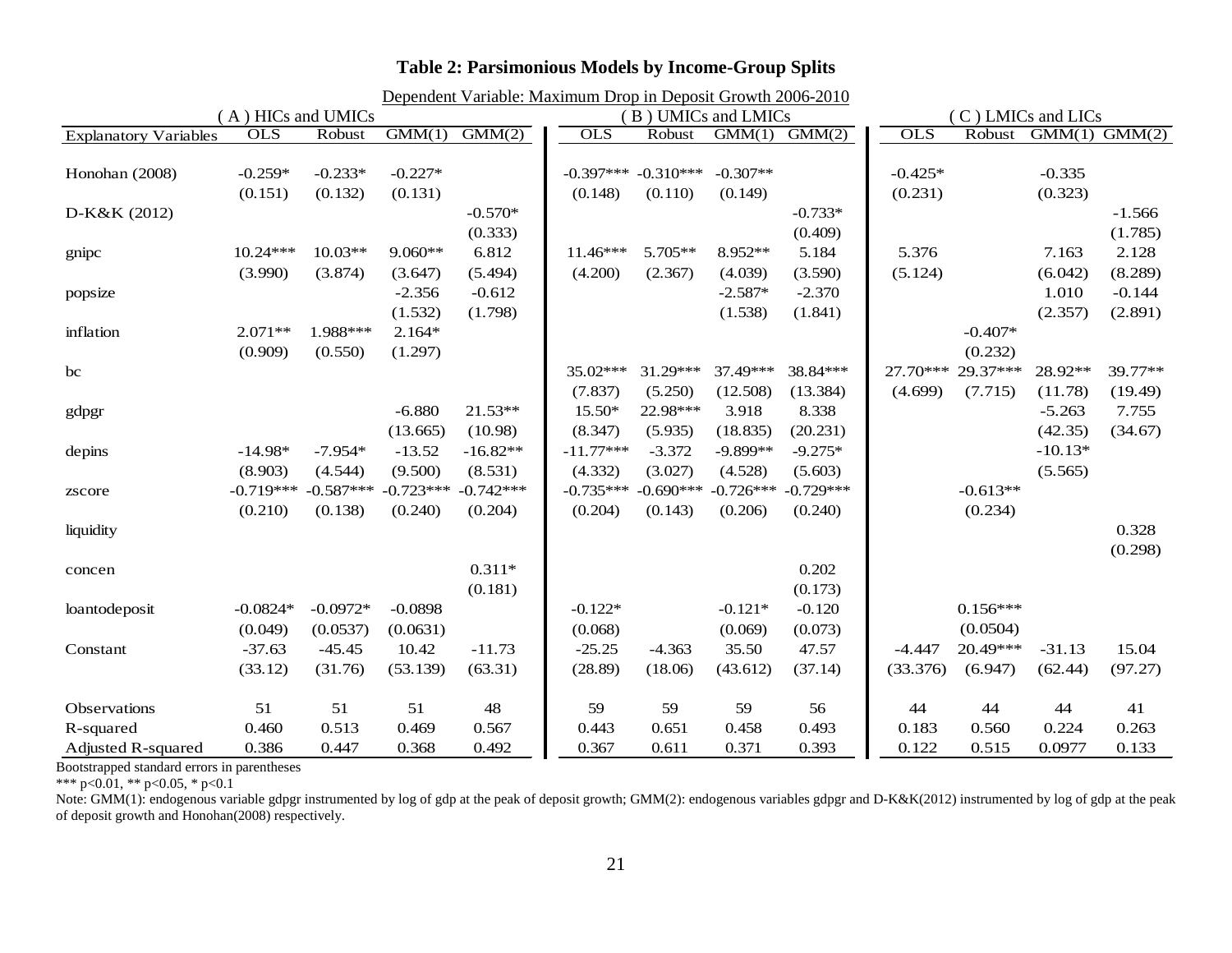## **Appendix**

| Variable name    | <b>Description</b>                                                                                                                             | Source                                                                                  | <b>Countries Available</b> |
|------------------|------------------------------------------------------------------------------------------------------------------------------------------------|-----------------------------------------------------------------------------------------|----------------------------|
| drop             | Maximum yoy deposit growth minus minimum yoy deposit growth 2006-2010, provided<br>that the maximum growth occurred before the minimum growth. | Authors' calculation using Commercial Banks -<br>Outstanding Deposits data from IMF FAS | 173                        |
| Honohan $(2008)$ | Honohan (2008) composite measure of access to financial services.                                                                              | Honohan 2008                                                                            | 159                        |
| $D-K&K(2012)$    | Percent of adult population saving at a financial institution in 2011.                                                                         | Demirguc-Kunt and Klapper 2012                                                          | 148                        |
| gnipc            | Log transformed GNI per capita in 2008.                                                                                                        | World Development Indicator 2013                                                        | 192                        |
| popsize          | Log transformed total population in 2008.                                                                                                      | World Development Indicator 2013                                                        | 214                        |
| inflation        | Inflation in 2008 as measured by the consumer price index.                                                                                     | World Development Indicator 2013                                                        | 178                        |
| $\mathbf{b}$ c   | Systemic banking crisis experience 2006-2010 (0, 1 dummy variable).                                                                            | Laeven & Valencia 2012                                                                  | 162                        |
| depins           | Explicit deposit insurance schemes as of 2003 (0, 1 dummy variable).                                                                           | Demirguc-Kunt, Karacaovali, and Laeven 2005                                             | 178                        |
| gdpgr            | GDP growth over the period matching deposit growth drop.                                                                                       | Author calculation using GDP data from WDI 2013                                         | 167                        |
| zscore           | Z-score of a country's banking system in 2008.                                                                                                 | Global Financial Development Database 2012                                              | 178                        |
| liquidity        | Liquid assets to deposits and short-term funding in 2008.                                                                                      | Global Financial Development Database 2012                                              | 168                        |
| concen           | Three-bank-concentration ratio of a country's banking system in 2008.                                                                          | FinStats 2013                                                                           | 145                        |
| kaopen           | The 2008 Chinn-Ito index measuring a country's degree of capital account openness                                                              | Chinn and Ito 2006, index updated in 2013                                               | 177                        |
| loantodeposit    | Private credit by deposit money banks as a share of domestic demand, time and saving<br>deposits in deposit money banks in 2008.               | FinStats 2013                                                                           | 167                        |
| depgdp           | Domestic demand, time and savings deposits in deposit money banks to GDP in 2008.                                                              | FinStats 2013                                                                           | 174                        |

### **Table A1: Description of Variables**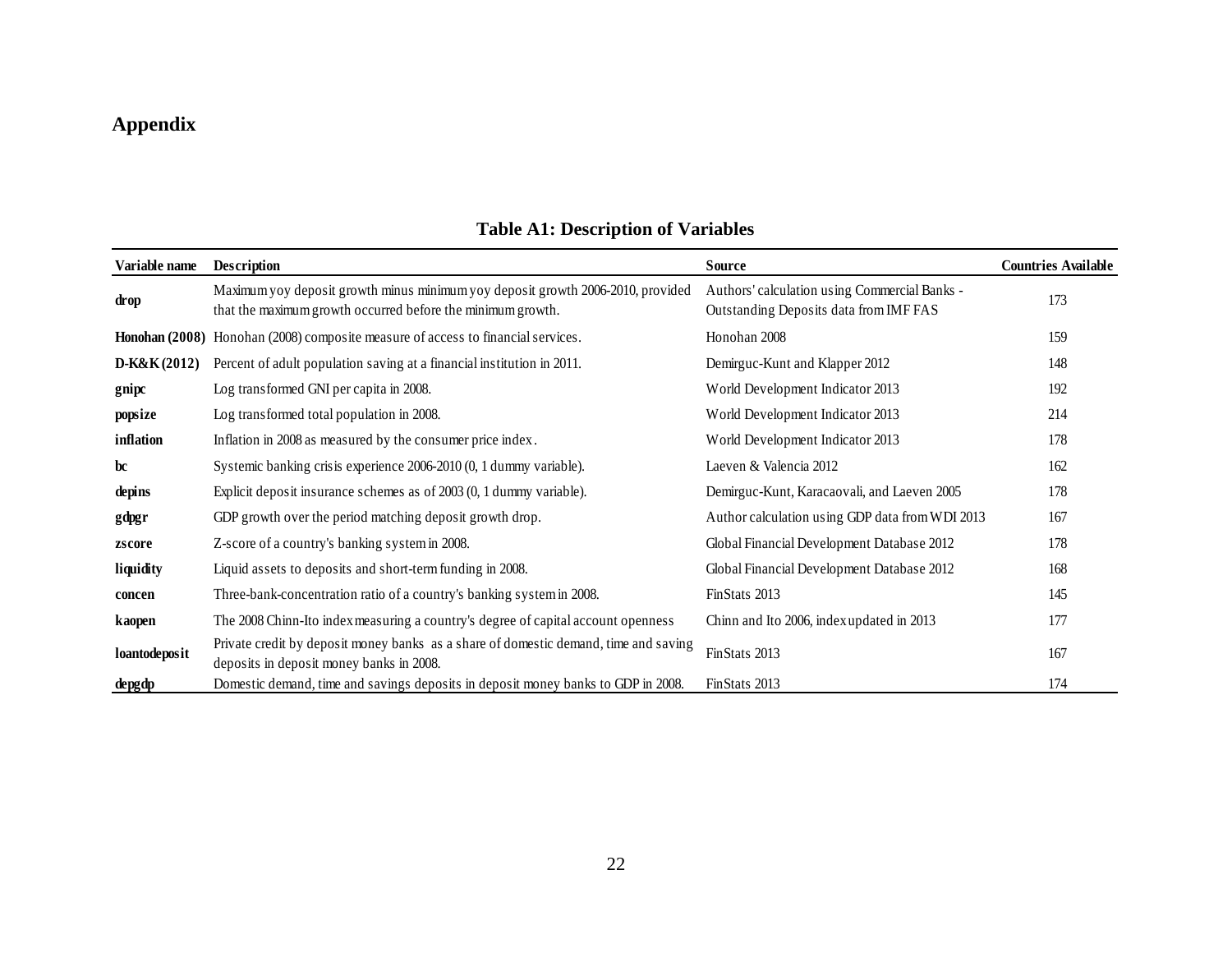|                | drop       | Honohan (2008) D-K&K (2012) |            | gnipc      |            | popsize inflation  | bc                | gdpgr      | depins     | zscore     |            |                               |                    | liquidity concen kaopen loantodeposit depgdp |  |
|----------------|------------|-----------------------------|------------|------------|------------|--------------------|-------------------|------------|------------|------------|------------|-------------------------------|--------------------|----------------------------------------------|--|
| drop           |            |                             |            |            |            |                    |                   |            |            |            |            |                               |                    |                                              |  |
| Honohan (2008) | $-0.2149*$ |                             |            |            |            |                    |                   |            |            |            |            |                               |                    |                                              |  |
| D-K&K (2012)   | $-0.2783*$ | $0.8078*$                   |            |            |            |                    |                   |            |            |            |            |                               |                    |                                              |  |
| gnipc          | $-0.0649$  | $0.8511*$                   | $0.6491*$  |            |            |                    |                   |            |            |            |            |                               |                    |                                              |  |
| popsize        | $-0.1887$  | 0.106                       | 0.1244     | $-0.0169$  |            |                    |                   |            |            |            |            |                               |                    |                                              |  |
| inflation      | 0.1639     | $-0.5304*$                  | $-0.4511*$ | $-0.5867*$ | 0.0289     |                    |                   |            |            |            |            |                               |                    |                                              |  |
| bc             | 0.0066     | $0.6298*$                   | $0.4924*$  | $0.5717*$  | 0.1561     | $-0.2158*$         |                   |            |            |            |            |                               |                    |                                              |  |
| gdpgr          | 0.1889     | $-0.2031*$                  | $-0.2364*$ | $-0.1553$  | $-0.1269$  | $0.2953*$          | $-0.1173$         |            |            |            |            |                               |                    |                                              |  |
| depins         | $-0.2249*$ | $0.4463*$                   | $0.3033*$  | $0.4812*$  | $0.2867*$  | $-0.3146*$ 0.3785* |                   | $-0.1462$  |            |            |            |                               |                    |                                              |  |
| zscore         | $-0.2301*$ | 0.0298                      | 0.0256     | 0.0782     | 0.0149     | $-0.0808$          | $-0.1084$         | 0.008      | $-0.0385$  |            |            |                               |                    |                                              |  |
| liquidity      | 0.1444     | $-0.002$                    | 0.1165     | 0.0635     | $-0.0356$  | $-0.0785$          | 0.0988            | $-0.2461*$ | $-0.1536$  | $-0.2352*$ |            |                               |                    |                                              |  |
| concen         | 0.0718     | 0.032                       | 0.1487     | 0.0317     | $-0.5052*$ | 0.0032             | $-0.0292$         | $-0.0585$  | $-0.3228*$ | 0.0801     | $0.3464*$  |                               |                    |                                              |  |
| kaopen         | $-0.1969$  | $0.4692*$                   | $0.4079*$  | $0.4864*$  | $-0.1841$  | $-0.2672*0.3143*$  |                   | $-0.1025$  | $0.3555*$  | $-0.0102$  | 0.0619     | 0.103                         |                    |                                              |  |
| loantodeposit  | $-0.0094$  | $0.3826*$                   | 0.2025     | $0.4462*$  | $-0.0763$  |                    | $-0.0708$ 0.4930* | 0.1081     | $0.3399*$  | $-0.0077$  | $-0.2616*$ | $-0.1203$ 0.2906 <sup>*</sup> |                    |                                              |  |
| depgdp         | $-0.3079*$ | $0.7295*$                   | $0.7020*$  | $0.6276*$  | $0.2041*$  | $-0.4665*0.4625*$  |                   | $-0.1633$  | $0.2770*$  | $0.2363*$  | $-0.0139$  |                               | $0.0499$ $0.3859*$ | 0.1648                                       |  |

**Table A2: Pairwise Correlation of Variables**

 $*$  p<0.05